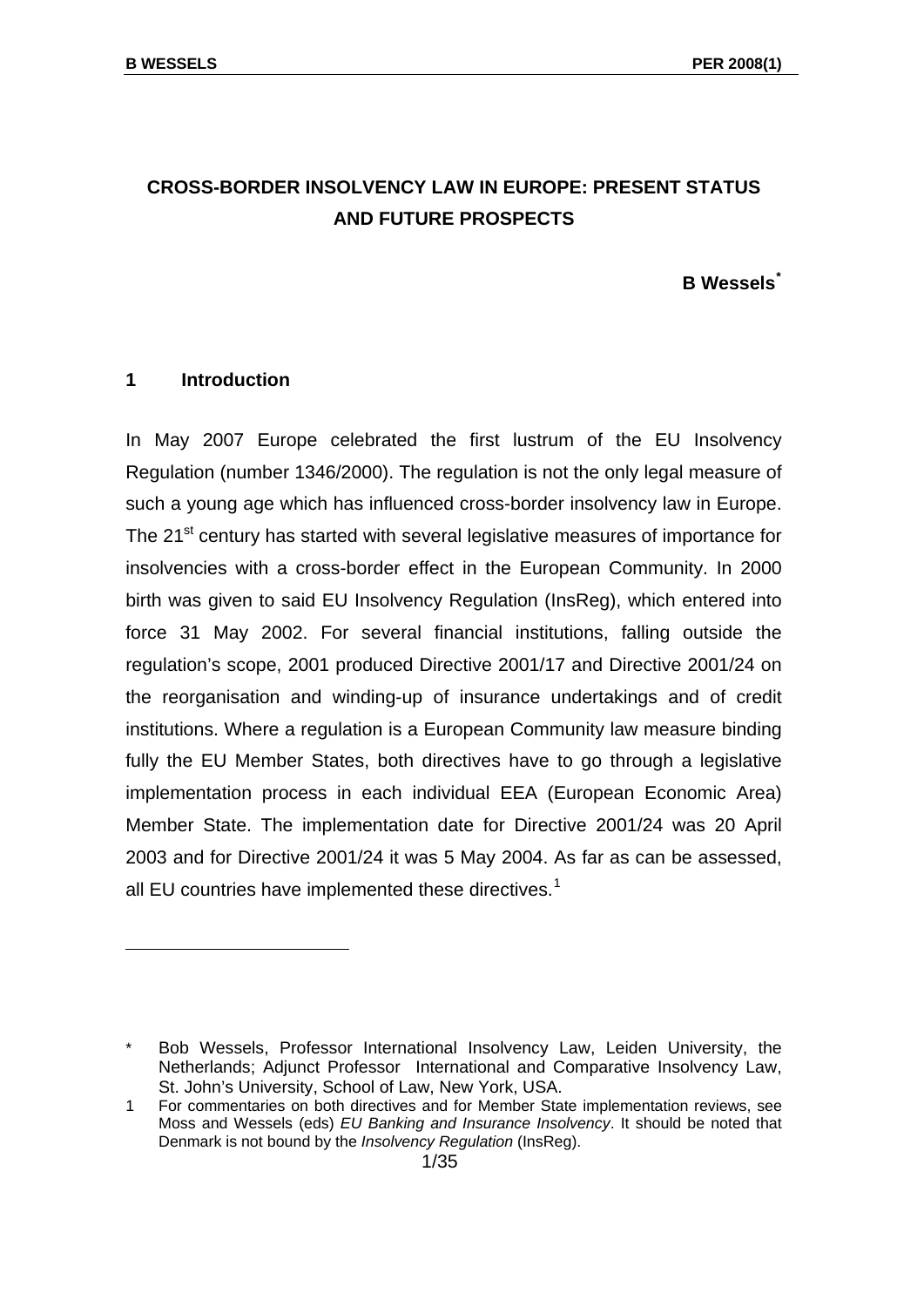In this article a description is given as to where Europe stands (as per August 2006). On the European level the regulation has introduced a model based on well known theories of private international law for dealing with cross-border insolvencies (see paragraphs 2 and 3). The EU Insolvency Regulation provides for a national court to exercise international jurisdiction to open insolvency proceedings. The basis for international jurisdiction is the debtor's 'centre of main interests' or COMI. It is discussed in paragraph 4, with a treatment of the two cases the European Court of Justice (of 17 January 2006 and 2 May 2006) has dealt with until now (paragraphs 5 and 6). The EU Insolvency Regulation carries its own legal concept (see paragraph 7). The regulation should be seen in its procedural context, as it fills the gap, which had been left open by the introduction of (what then was) the 1968 Brussels Convention dealing with the international jurisdiction and recognition of judgments in civil and commercial matters. In the context of legal proceedings the latter (now known as the Brussels Regulation 2000) forms the general rule, the regulation (for insolvency judgments) itself forms the special rule. As 'financial institutions' are not covered by the Insolvency Regulation, the latter serves in its turn as a general rule with regard to credit institutions and insurance undertakings, for which entities said Directives 2001/17 and 2001/24 have been issued (see paragraph 8). After having taken stock a list will be drawn of some suggestions for improvement of the system of cross-border insolvency in Europe.

#### **2 Coordinated universality as basic model**

The activities of undertakings have more and more cross-border effects and are therefore increasingly being regulated by Community law. While the insolvency of such undertakings also affects the proper functioning of the internal market, there is a need for a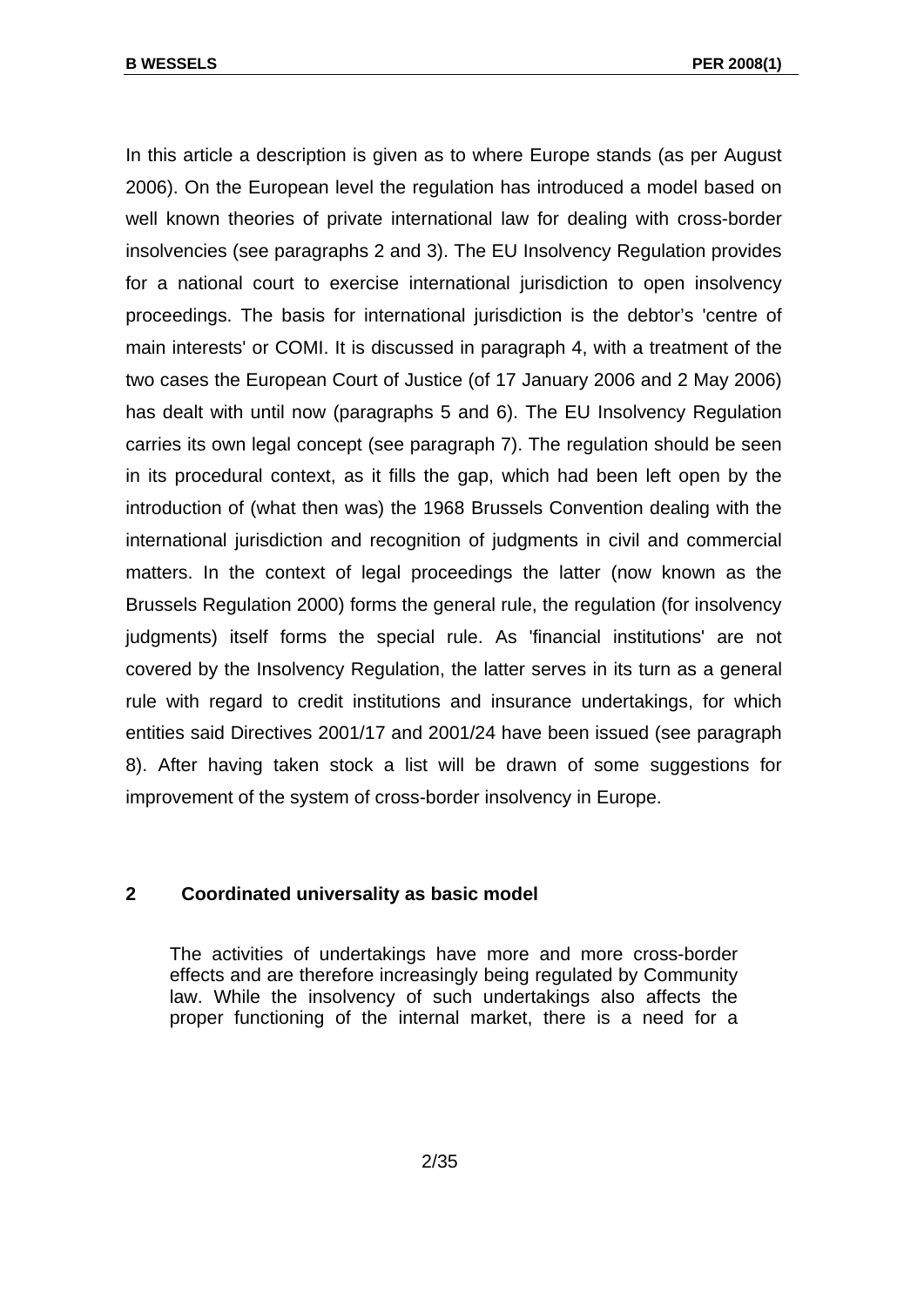Community act requiring coordination of the measures to be taken regarding an insolvent debtor's assets.<sup>[2](#page-2-0)</sup>

So, what is the chosen approach to reach a proper functioning of the internal EU market when confronted with cross-border insolvency cases? These cases include instances where the insolvent debtor has assets in more than one Member State or where some of the creditors of the debtor are not from the state where the insolvency proceeding is taking place. These instances cause a great number of sometimes rather complex legal questions, such as the international jurisdiction of the court which is authorised to open insolvency proceedings, the law applicable to the insolvency proceedings and on the substantial and procedural effects of these proceedings, for example, on the legal position of creditors from abroad and their rights to set-off or the termination of employment contracts, the issue of recognition of proceedings which have been opened abroad, the powers of a liquidator or administrator who has been appointed abroad, etcetera.

From way back, the issues to be solved concerning cross-border insolvencies are being approached from two points of departure: 'universality' and 'territoriality'. In the universality model insolvency proceedings are seen as a unique proceeding reflecting the unity of the estate of the debtor. The proceeding should contain all of the debtor's assets, wherever in the world these assets are located. In this approach the whole estate will be administered and reorganised or liquidated based on the rules of the law of the country where the debtor has his domicile (or registered office or a similar reference location) and in which country the proceedings have been opened. The applicable law for the proceedings and its legal and procedural consequences is the law of the state in which the insolvency measure has been issued. This

<span id="page-2-0"></span>2 See recital 3 of the InsReg.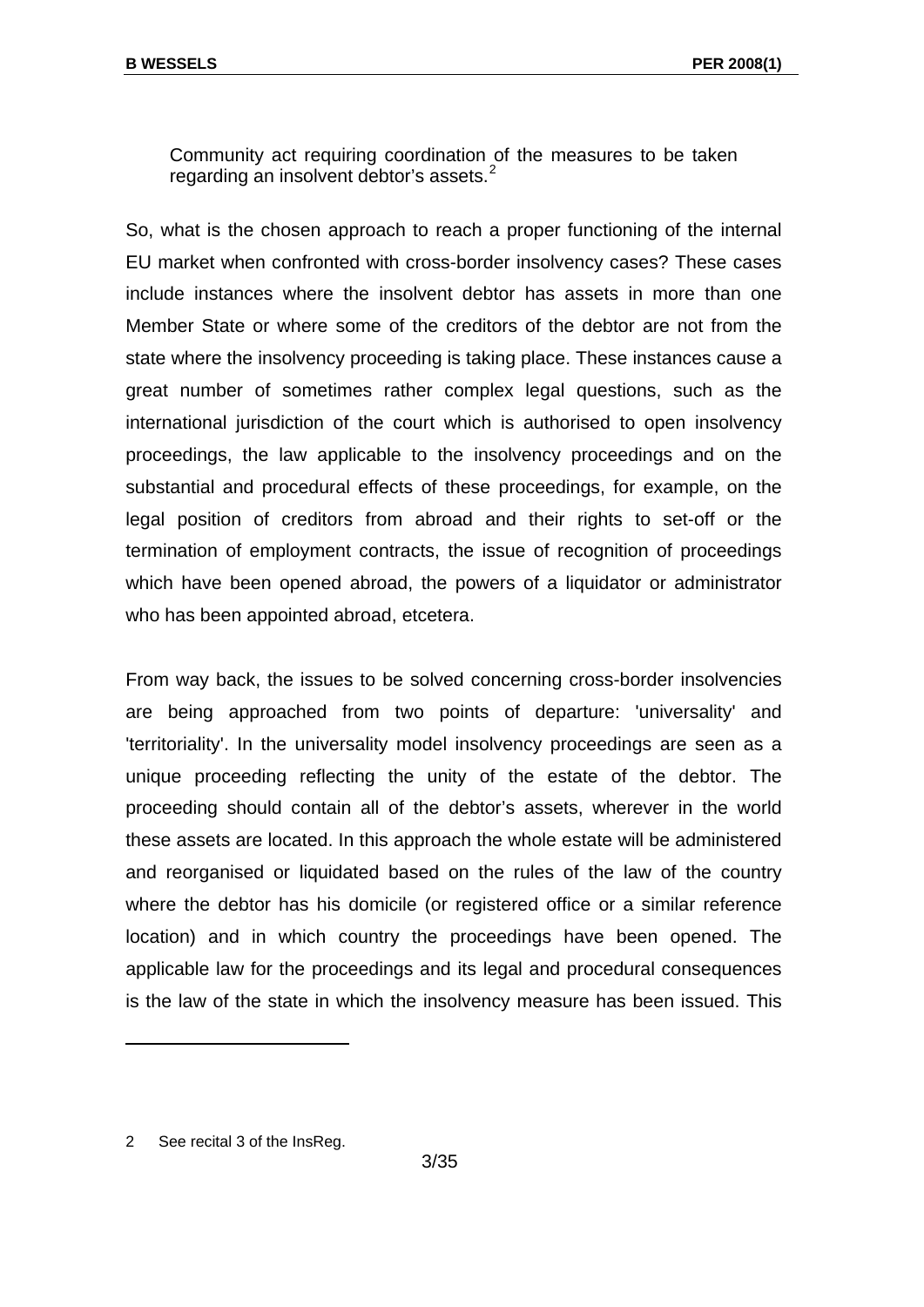law often is referred to as *lex concursus*, *lex forum concursus* (or: forum law), being the law (*lex*) of the country where a court (forum) opened insolvency proceeding (dealing with concurring claims of creditors: *concursus*) and which court is (or has been) charged with hearing, conduct and closure of the proceedings. The liquidator (or administrator) in this approach is charged with the liquidation (or reorganisation) of the debtor's assets all over the world of which the debtor himself (partly) has been divested respectively he is charged with the supervision of the administration of his affairs. The *lex concursus*  determines all consequences of these proceedings, for example, with regard to current contracts, the powers of an administrator and the bases and system of distributing dividends to creditors. The territoriality model on the other hand takes as a basic idea that the respective insolvency measure only will have legal effects within the jurisdiction of the state within the territory of which a court has opened the insolvency proceedings. The legal effects of these proceedings therefore will abruptly stop at this state's borders. The limitations these proceedings will bring to a debtor's legal authority to administer his assets are not applicable abroad. Assets in other countries will not be affected by these proceedings and the administrator who is appointed will not have any powers abroad.

These points of departure form both ends on a scale and are discussed extensively and sometimes sharply in literature. $3$  In practice, most countries modify or limit the sharp edges of these theories and have introduced modified or mixed models, mostly referred to as 'modified', 'limited' or 'mitigated'

<span id="page-3-0"></span><sup>3</sup> See Wessels *International Insolvency Law* par 10009ff. See also eg, Kolmann *Kooperationsmodelle* for an expansion on "Models of cooperation in international insolvency law: is a new orientation to be recommended for German international insolvency law?"; Westbrook 2004 *Texas Law Review* 795; Pottow 2005 *Virg J Int'l L* <http://ssrn.com/abstract=646962> 27 Feb; Janger 2007 *Brooklyn Journal of International Law* (forthcoming) and Rasmussen 2007 *Vanderbilt Law and Economics* [http://ssrn.com/](http://ssrn.com/abstract=982678) 18 Feb.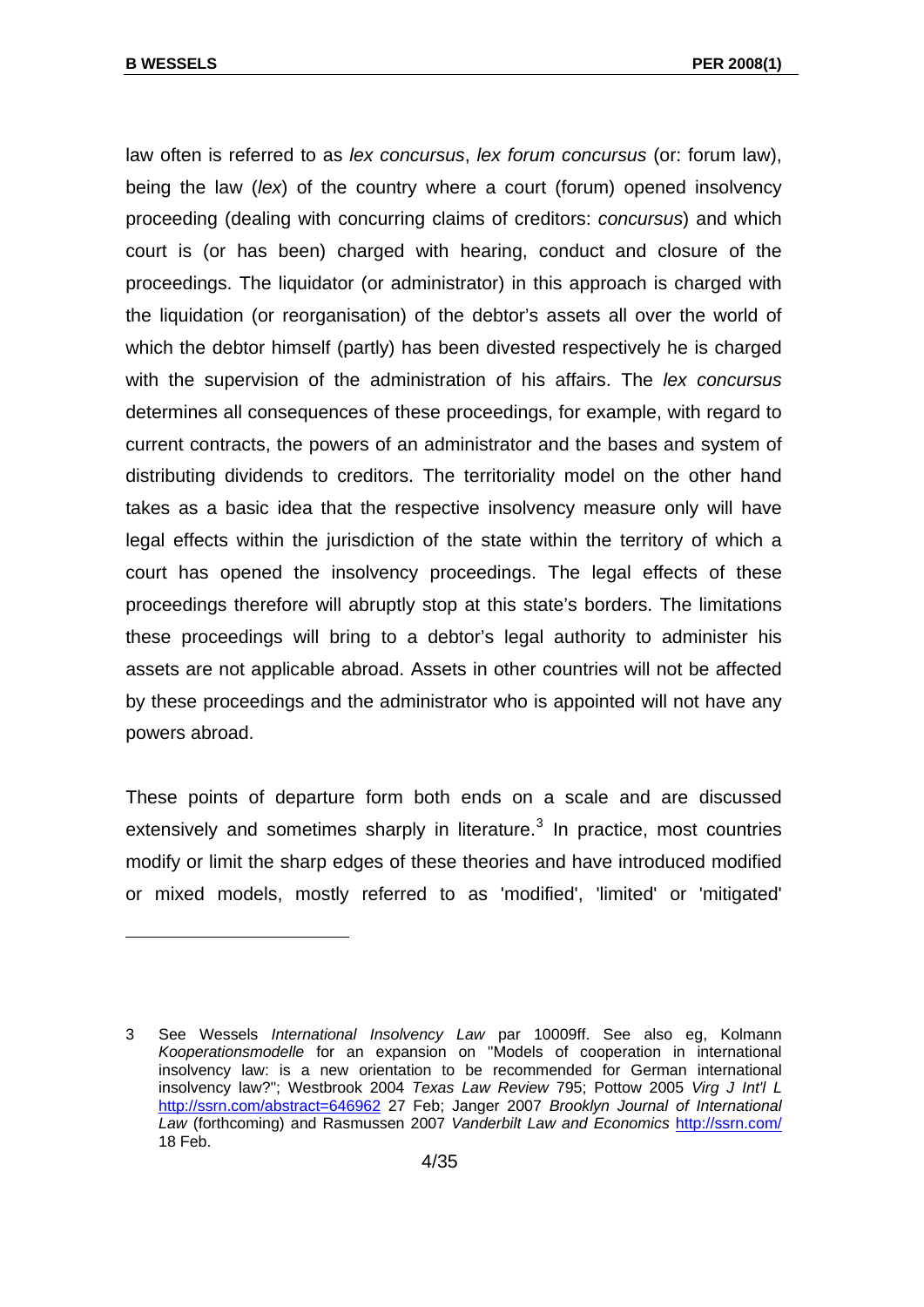universality (or: universalism), as most of them in their core have a universal element. The EU Insolvency Regulation is based on a mixed model, referred to in this article as 'coordinated' universality.[4](#page-4-0)

# **3 The EU Insolvency Regulation**

On 31 May 2002 Regulation (EC) Number 1346/2000 of 29 May 2000 on insolvency proceedings entered into force. The regulation applied entirely and directly to the ten Member States, which joined the EU as of 1 May 2004, and to Bulgaria and Romania, when these countries joined the EU as of 1 January 2007.<sup>[5](#page-4-1)</sup> As indicated, a regulation is a European Community law measure, which is binding and directly applicable in Member States. $6$  The regulation does not apply to Denmark, as it opted out in accordance with the Treaty of Amsterdam. In the light of the introduction above it should be mentioned that the regulation acknowledges the fact that as a result of widely differing substantive laws in the Member States "it is not practical to introduce insolvency proceedings with universal scope in the entire Community".<sup>[7](#page-4-3)</sup> The differences mainly lie in the widely differing laws on security interests to be found in the Community and the very different preferential rights enjoyed by some creditors in the insolvency proceedings. The goals of the regulation, with

<span id="page-4-0"></span><sup>4</sup> Coordination is to be found especially in the mutual duties for liquidators in insolvency proceedings, pending in different EU Member States, to communicate information and to cooperate, see art 31 InsReg. See also Wessels 2005 *International Corporate Rescue* 291ff.

<span id="page-4-1"></span><sup>5</sup> A consolidated version of the text of the Insolvency Regulation can be found at Wessels [http://www.bobwessels.nl](http://www.bobwessels.nl/) 18 Feb (Blog 2007-01-doc16). The Annexes to the Insolvency Regulation have been amended several times, the latest version being of June 2007; see Wessels [http://www.bobwessels.nl](http://www.bobwessels.nl/) 18 Feb (Blog 2007-06-doc3).

<span id="page-4-2"></span><sup>6</sup> A regulation therefore does not allow 'implementation' as it binds Member States directly. In several countries though, national legislation is (or should be) adopted in order to make the Insolvency Regulation compatible with national procedural law, see for Germany, France and the Netherlands: Wessels Realisation 229.

<span id="page-4-3"></span><sup>7</sup> Recital 11.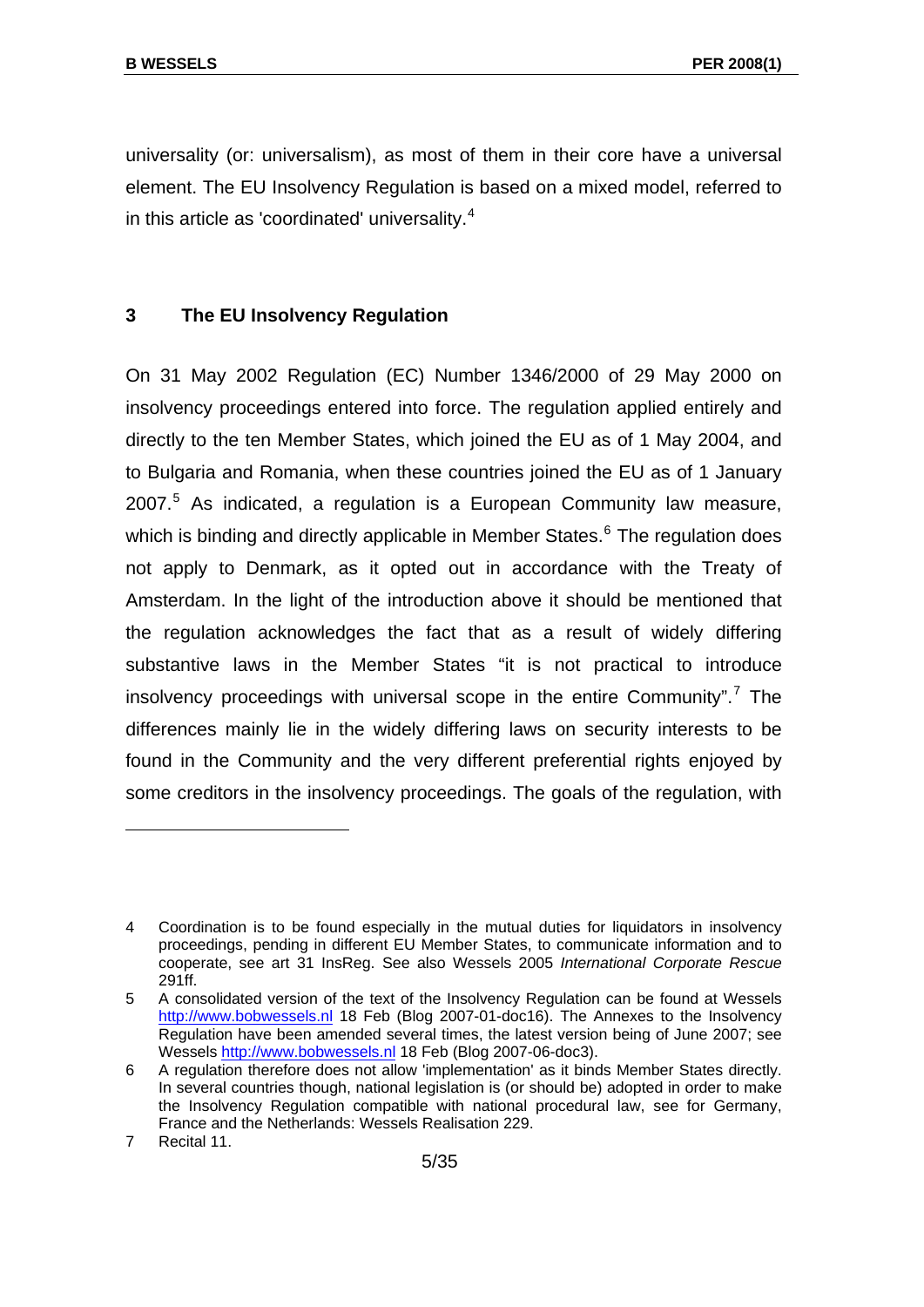47 articles, are to enable cross-border insolvency proceedings to operate efficiently and effectively, to provide for co-ordination of the measures to be taken with regard to the debtor's assets and to avoid forum shopping. The regulation, therefore, provides rules for the international jurisdiction of courts in a Member State for the opening of insolvency proceedings, the (automatic) recognition of these proceedings in other Member States and the powers of the 'liquidator' in the other Member States. The regulation also deals with important provisions for choice of law (or: private international law). These contain special rules on applicable law in the case of particularly significant rights and legal relationships (for example, rights in rem and contracts of employment). On the other hand, national proceedings covering only assets situated in another Member State than the state of opening are allowed alongside main insolvency proceedings, which have in principle a universal scope. The law of the state of opening spreads its effects all over Europe.

The following provides a quick scan of the contents of the Insolvency Regulation.

The general provisions establish the area of application of the regulation. It is confined to "proceedings which entail the partial or total divestment of a debtor and the appointment of a liquidator". $8$  Annex A contains all insolvency proceedings of the Member States; annex C mentions all names of the office holders (in the regulation referred to as 'liquidators'). As far as the jurisdiction of a court is concerned the regulation is based on the general principle that –

the courts of the Member State within the territory of which the centre of the debtor's main interests is situated shall have jurisdiction to open insolvency proceedings.<sup>[9](#page-5-1)</sup>

<span id="page-5-0"></span><sup>8</sup> See art 1(1) InsReg.

<span id="page-5-1"></span><sup>9</sup> See art 3(1).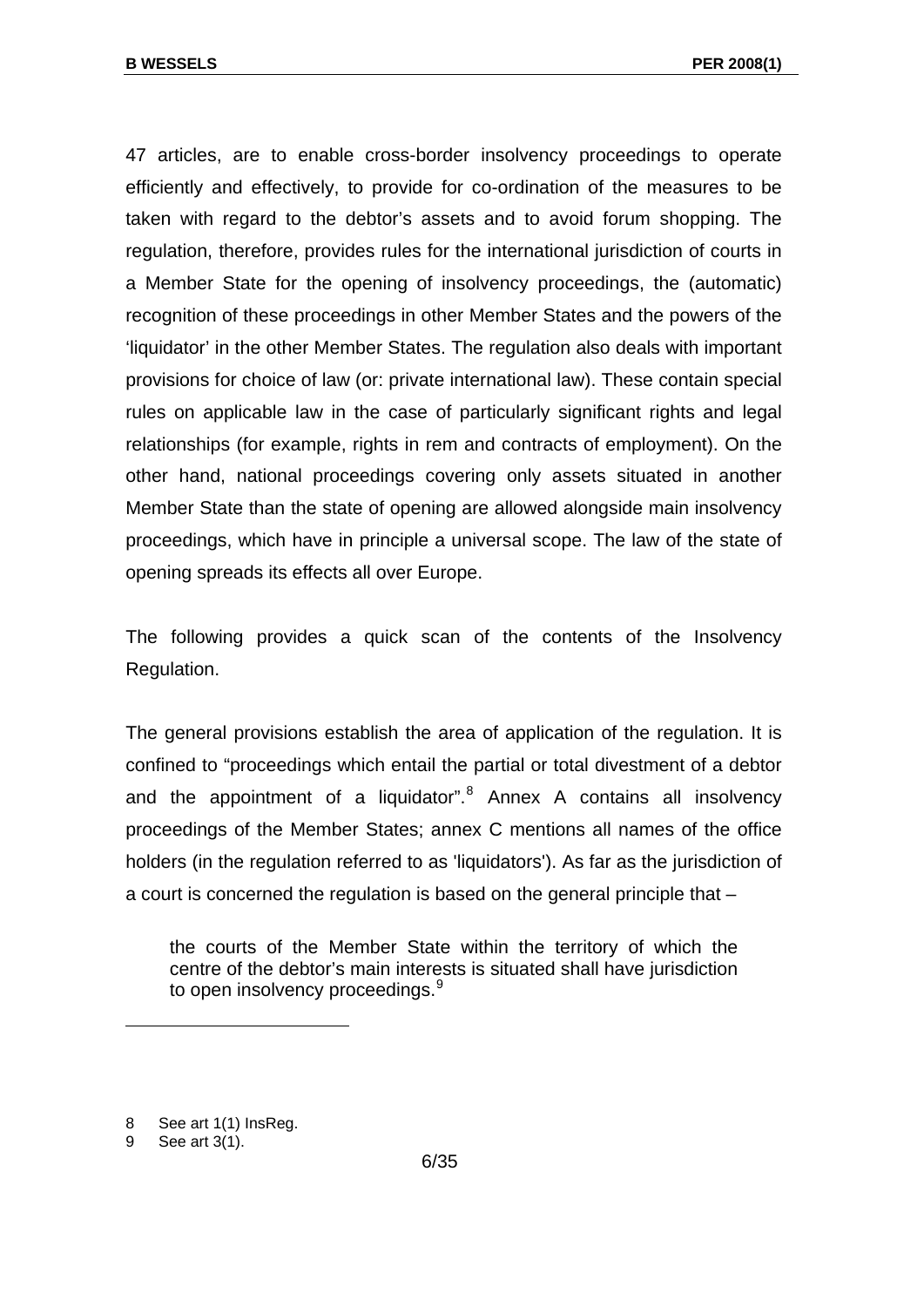For a company or legal person, the presumption is that the centre of the debtor's main interests is the place of its registered office, but this presumption may be rebutted (article 3(1) last line). The debate whether indeed a debtor (natural persons, legal persons, except financial institutions) has its centre of main interest (in international jargon: COMI) in a certain jurisdiction has been heard by many courts in Europe. The opened insolvency proceeding is called main proceedings. Its most important consequence is that the law applicable to insolvency proceedings under the regulation is that "of the Member State within the territory of which such proceedings are opened",[10](#page-6-0) thus: *lex concursus*, and that the opened proceeding shall be recognised automatically in all other Member States (article 16). In addition, the court of another Member State than the State of opening main proceedings shall only have jurisdiction, if "the debtor possesses an establishment within the territory of that other Member State" (article 3(2)).<sup>[11](#page-6-1)</sup> The effects of the latter proceedings – referred to as secondary proceedings – are however restricted to the assets of the debtor situated in the territory of the other Member State (article 3(2) last line) and this proceeding may only be a winding-up proceeding. In the framework of main proceedings and secondary proceedings one notes the combination of universality and territoriality, as referred to above.

The 'centre of main interests' (COMI) –

should correspond to the place where the debtor conducts the administration of his interests on a regular basis and is therefore ascertainable by third parties.<sup>[12](#page-6-2)</sup>

<span id="page-6-0"></span><sup>10</sup> See art 4(1).

<span id="page-6-1"></span><sup>11</sup> Art 2(h) provides that for the purposes of the EU Insolvency Regulation an 'establishment' shall mean "any place of operations where the debtor carries out a non-transitory economic activity with human means and goods".

<span id="page-6-2"></span><sup>12</sup> As recital 13 provides.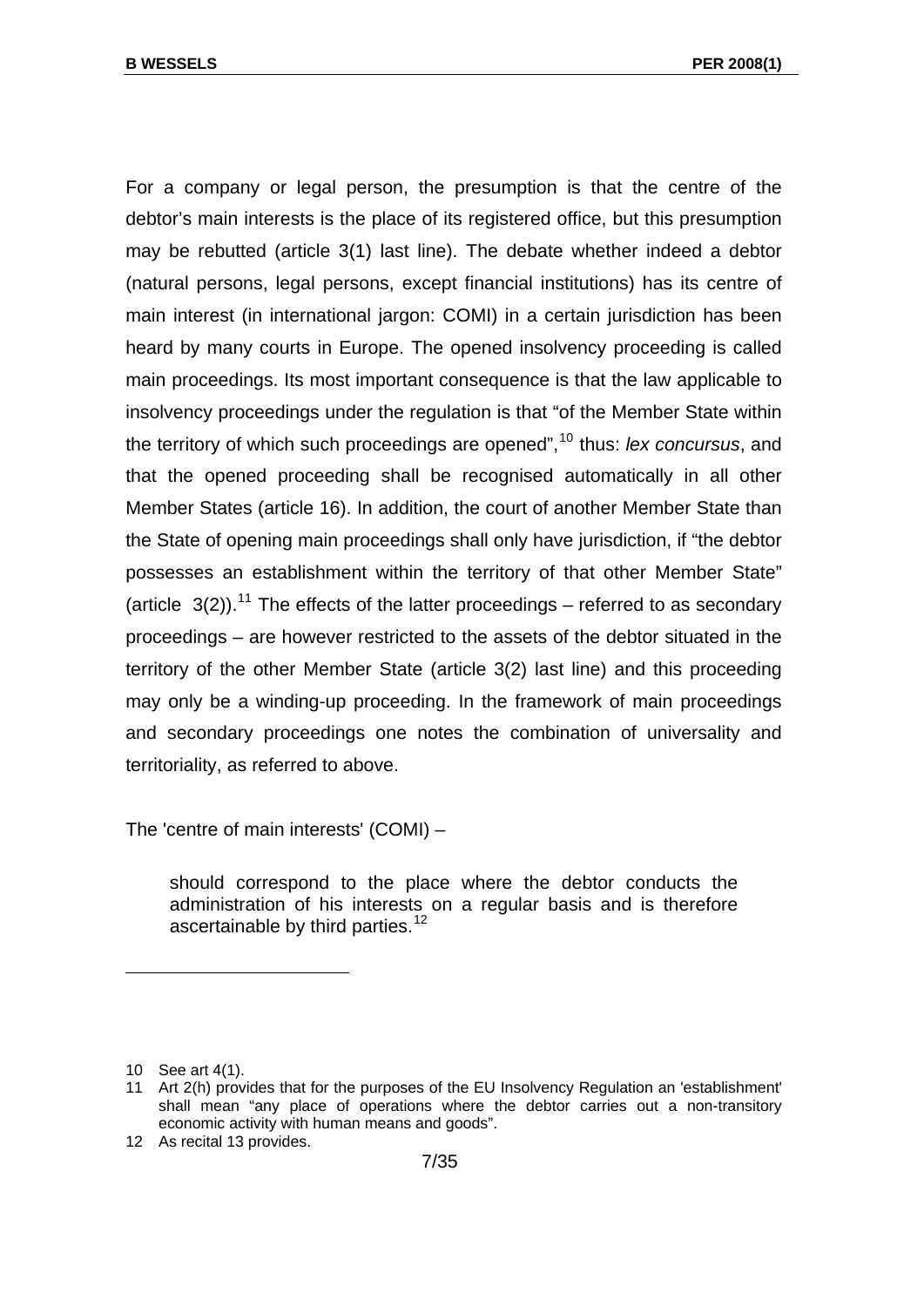<u>.</u>

In some 70 percent of all court cases from the mid of 2002 until now the determination of COMI is the principle point of legal conflict<sup>[13](#page-7-0)</sup>, with highly debated cases like Daisytek (involving sixteen subsidiaries in UK, Germany and France)<sup>[14](#page-7-1)</sup> and Parmalat (involving Italy, Ireland, the Netherlands and Luxembourg). The outcome of the question, "where is the centre of main interest?" in these decisions is based on many facts and circumstances, amongst (very many) others the fact that:

- (i) The day to day administration is conducted in the forum State (Ireland). $15$
- (ii) The directors possessed the forum's nationality (Italy),  $16$
- (iii) The (Delaware incorporated) company had presented itself to its most substantial creditor as having its principle executive offices in the forum State (England),  $17$
- (iv) The debtor (natural person) has maintained, with regard to the substantial interests in a large number of companies established in the forum State, to administer these commercial interest in the forum State (the Netherlands),  $18$
- (v) The director (of an Irish incorporated company, being a wholly owned subsidiary of a UK company) was based in the UK and was solely responsible for the companies business.<sup>[19](#page-7-6)</sup>

<span id="page-7-0"></span><sup>13</sup> Sources or extracts of some 200 court cases can be found at [http://ww.eir-database.com](http://ww.eir-database.com/).

<span id="page-7-1"></span><sup>14</sup> These European subsidiaries were left out of a filing of a Chapter 11 case in the USA (Dallas, Texas) for the overall holding of Daisytek International, Inc.

<span id="page-7-2"></span><sup>15</sup> Court of Dublin 23 March 2004 in *Re Eurofood IFSC Limited* (Irish company, part of the Parmalat group).

<span id="page-7-3"></span><sup>16</sup> Court of Parma 19 February 2004 in *Re Eurofood IFSC Limited*.

<span id="page-7-4"></span><sup>17</sup> Court of Leeds (Ch D) 20 May 2004 in *Re Ci4net.com Inc* and *Re DBP Holdings Limited*.

<span id="page-7-5"></span><sup>18</sup> Netherlands Supreme Court 9 January 2004, JOR 2004/87, with my commentary.

<span id="page-7-6"></span><sup>19</sup> High Court London (Ch D) 2 July 2004 in *Re Aim Underwriting Agencies (Ireland) Ltd.*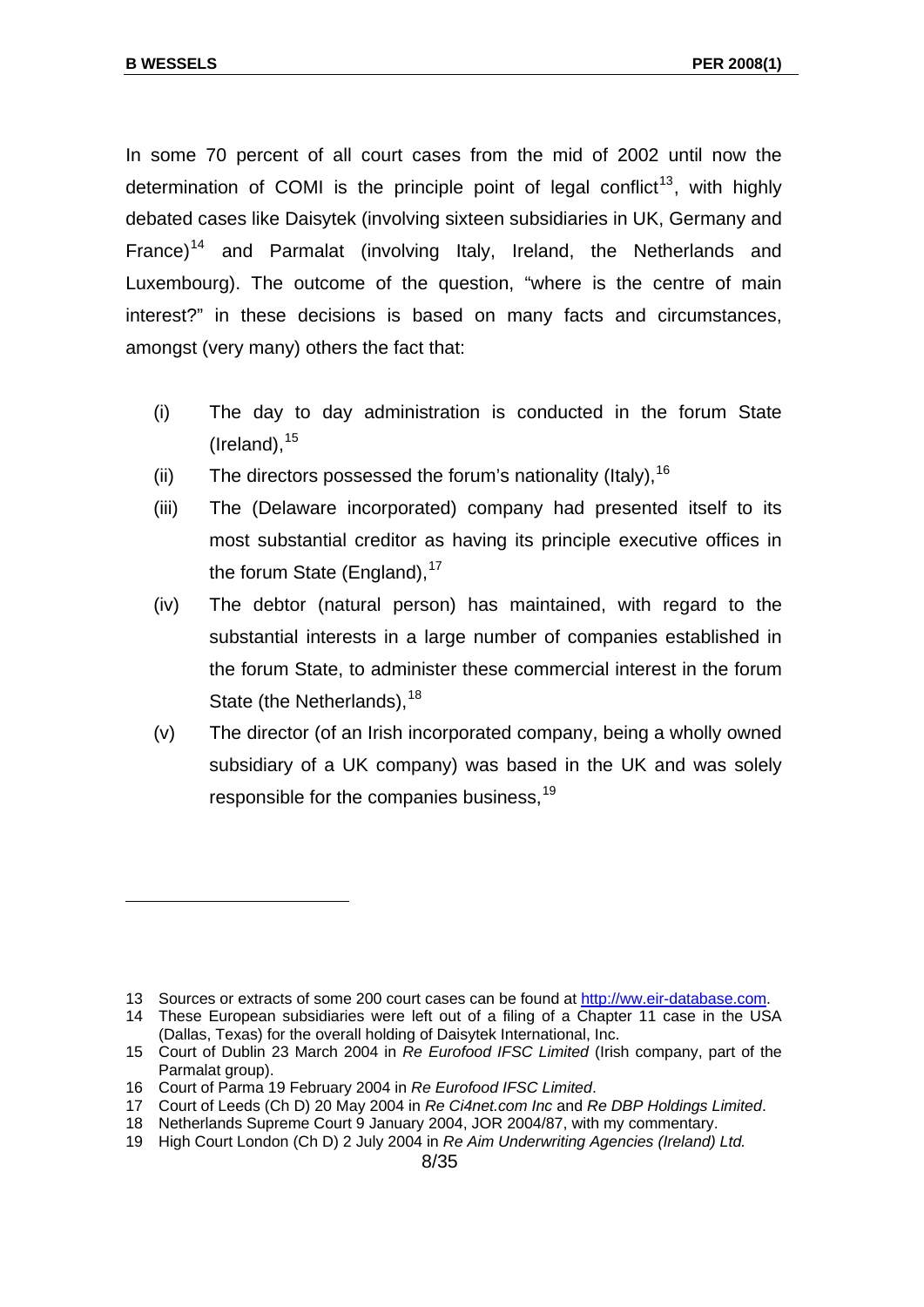- (vi) Some remaining contractual works (conducted by a company incorporated in Finland) were still in progress in the forum State  $(Sweden)$ , $^{20}$  $^{20}$  $^{20}$
- (vii) The group's parent company (of an Austrian company with its seat in Innsbruck) is located in the forum State (Germany). $21$
- (viii) The company (registered in the UK with a postal address in Spain) is a partner in a Swedish limited partnership (kommanditbolag)  $(Sweden)$ ,  $^{22}$  $^{22}$  $^{22}$
- (ix) The codes to the computer programmes of the debtor company (registered in the UK, postal address in the UK, premises in Sweden) are stored in the forum State (Sweden), $^{23}$  $^{23}$  $^{23}$
- (x) The strategy committee and other board meetings are held in the forum state, $24$  and
- (xi) The company's bank accounts are located in the forum state. $^{25}$  $^{25}$  $^{25}$

The regulation provides for several exceptions to the application of the *lex concursus*, see articles 5-15 InsReg. These exceptions include third parties' rights in rem and reservation of title (articles 5 and 7) and set-off rights (article 6). These rights (under certain conditions) are however not affected by the legal consequences (*lex concursus*) of the opening of main proceedings. In other instances exclusion is made in that another choice of law (instead of the *lex concursus*) has been made. Important examples are contracts relating to immovable property (article 8: effects of insolvency proceedings shall be governed by the law of the Member State within the territory of which the immovable property is situated) and contracts of employment (article 10:

<span id="page-8-4"></span>24 In *Re Sendo Ltd* [2005] EWHC 1604 (Ch).

<u>.</u>

<span id="page-8-0"></span><sup>20</sup> Svea Court of Appeal 30 May 2003 (No Ö 4105-03; on file with author).

<span id="page-8-1"></span><sup>21</sup> Court of Munich 4 May 2004 in Re Hettlage KgaA.

<span id="page-8-2"></span><sup>22</sup> Court of Appeal Skåne and Blekinge 3 February 2005 (No Ö 21-05; on file with author).

<span id="page-8-3"></span><sup>23</sup> Court of Stockholm 21 January 2005 (K 17664-04).

<span id="page-8-5"></span><sup>25</sup> In *Re Collins & Aikman Europe SA* [2005] EWCH 1754 (Ch).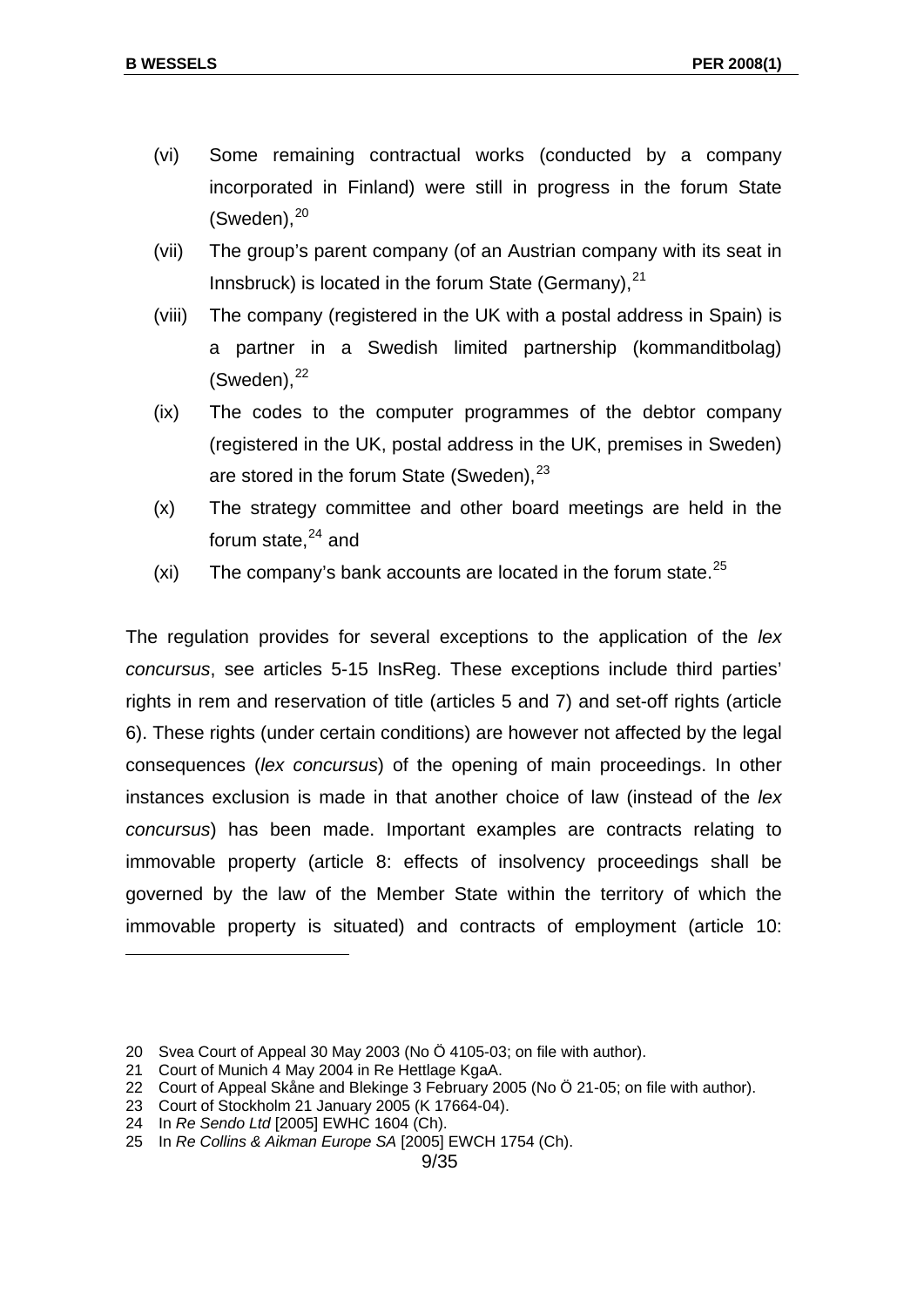governed by the law of the Member State applicable to the contract of employment).

Insolvency proceedings opened in the opening state where the debtor has his centre of main interests will be (automatically, article 16) recognised in all the other Member States. Nevertheless, such recognition does not prohibit the opening of secondary proceedings in a state where the debtor owns an 'establishment', article 16(2). The regulation describes furthermore, amongst others, the powers of a liquidator, the publication of the opening judgement in another Member State or in public registers. Any creditor has the right to lodge claims in writing, if his residence is located in a Member State other than the state of the opening of proceedings. This provision is meant also for the tax authorities and social security authorities (article 39).<sup>[26](#page-9-0)</sup> The regulation further provides for a duty to inform known creditors in the other Member State and the language to be used in the specific notice.

In general, the EU Insolvency Regulation only applies to intra-Community relations; in cross-border insolvency cases relating to non-EU states the rules of general private international law or specific legislation of a country (domestic or contained in a treaty) in this field apply.

<span id="page-9-0"></span><sup>26</sup> The High Court of Ireland of 8 March 2005 in *Re Cedarlease Ltd* considers that the Insolvency Regulation does not expressly provide that a creditor located in another Member State (that is, the Commissioners of Customs & Excise for the UK) shall have the right to initiate insolvency proceedings, but in the court's view, it would defeat the purpose of the Insolvency Regulation if that were not the case.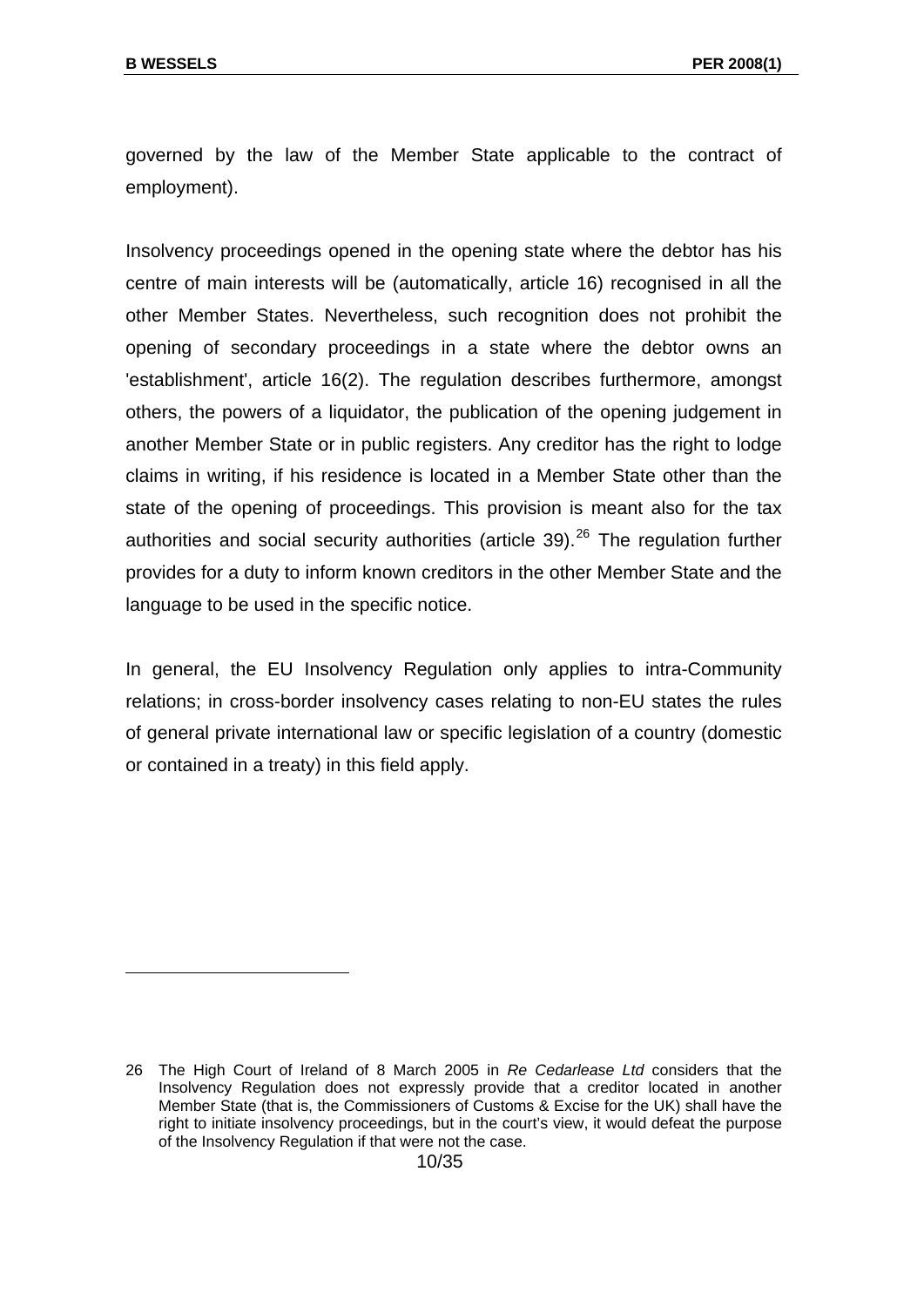#### **4 How to determine COMI?**

It may follow from the above that courts determine on COMI following the interpretation of a super abundance of facts. In general, it would be submitted, in these court cases one sees the confrontation of two concepts. The first one is a 'Contact with Creditors' (sometimes: 'business activity') approach: through the eyes of creditors a debtor's COMI has to be determined. After all, recital 13 provides that COMI should correspond to the place where the debtor conducts the administration of his interests on a regular basis "*and is therefore ascertainable by third parties*" (italics added). A simple example is the case decided by the District Court Dordrecht 23 November 2005. $^{27}$  $^{27}$  $^{27}$  A creditor has filed for insolvency proceedings concerning a debtor on 13 September 2005. The request is dealt with by the Court on 23 November 2005. The debtor, though appropriately summoned, did not appear. The court based its international jurisdiction on article 3(1) in the light of recital 13. It turns out from the public municipal records that the debtor prior to the date of filing, namely 4 May 2005, has left for Belgium. Therefore, according to the court, Belgium is the debtor's COMI unless it is proven that his COMI is in the Netherlands. It is not enough that debtor's small business registration in the Trade Register was crossed out on 11 October 2005, ex officio by the keeper of the register (a date following the date of filing). It has not been proven that the debtor still continues to display activities and the fact that he still has several debts towards the filing creditor is insufficient to assume that his COMI is in the Netherlands; therefore the Dutch courts do not have jurisdiction to open main insolvency proceedings, thus the Dordrecht court.

The other view is the 'Mind of Management' approach (sometimes called: 'Head Quarters', 'head office functions' or 'parental control' approach). An example is

<span id="page-10-0"></span><sup>11/35</sup>  27 District Court Dordrecht (The Netherlands) 23 November 2005, LJN: AU7353.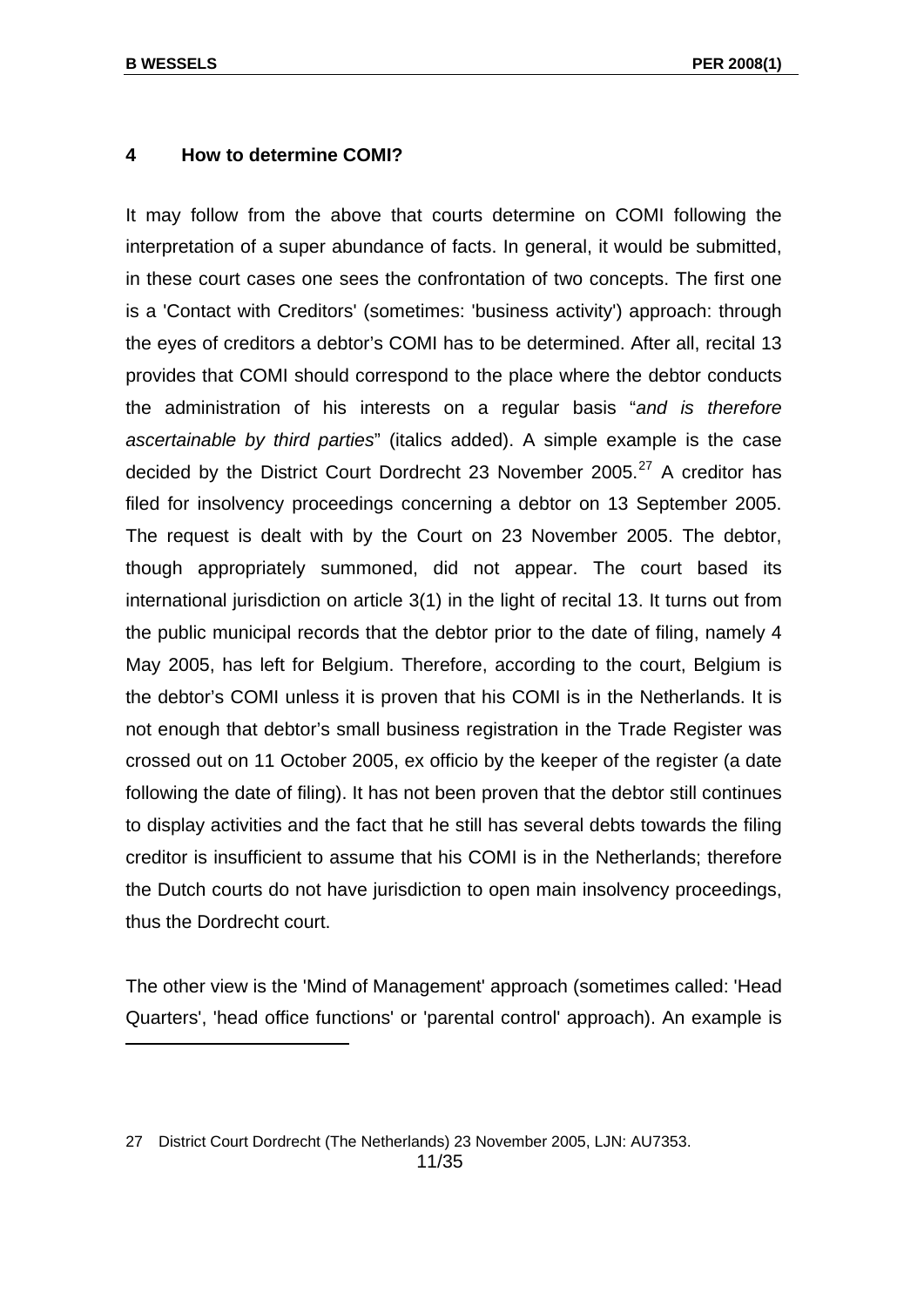the following case of High Court of Justice (Chancery Division Companies Court) 15 July 2005 (Collins & Aikman Europe SA).<sup>[28](#page-11-0)</sup> In the UK an application for administration orders is made concerning 24 companies in the Collins & Aikman Corporation Group, of which one is incorporated in Luxembourg, six in England, one in Spain, one in Austria, four in Germany, two in Sweden, three in Italy, one in Belgium, four in The Netherlands and one in the Czech Republic. The Collins & Aikman Group has its headquarters in Michigan, USA. It is a leading global supplier of automotive component systems and modules to the world's largest vehicle manufacturers, including Daimler, Ford, General Motors, Honda, Nissan, Porsche, Renault, Toyota and Volkswagen. It has a combined workforce of approximately 23,000 employees and a network of more than 100 technical centres, sales offices and manufacturing sites in 17 countries throughout the world. In Europe it operates 24 facilities in 10 countries with 4,500 staff. Its largest customers are Daimler, Daimler Chrysler, General Motors and Ford, which accounts for approximately 60% of the business of the European operations. The group has in recent years grown considerably, primarily from acquisitions, but it has got into financial difficulties by virtue of its liquidity position and as a result the US operations of the group went into chapter 11 proceedings in the United States in May 2005. The High Court pays attention to recital 13 and several English court decisions regarding the question of the location of the centre of main interests.<sup>[29](#page-11-1)</sup> The norm of recital 13 ("the place where the debtor conducts the administration of his interests on a regular basis and is ascertainable by third parties") has to be applied and the court finds its guidance in English literature<sup>[30](#page-11-2)</sup> according to which in order to rebut the presumption that the relevant place is the place of incorporation, it will

<span id="page-11-0"></span><sup>28</sup> High Court of Justice (Chancery Division Companies Court) 15 July 2005, [2005] EWHC 1754 (Ch) (*Collins & Aikman Europe SA*), *supra* n 25.

<span id="page-11-1"></span><sup>29</sup> Including *BRAC Rent-A-Car International Inc* [2003] 1 WLR 40 1421, and *Re Daisytek-ISA Ltd* [2004] BPIR 30.

<span id="page-11-2"></span><sup>30</sup> Collins *et al* (eds) *Conflict of Laws* 158 Supplement S30.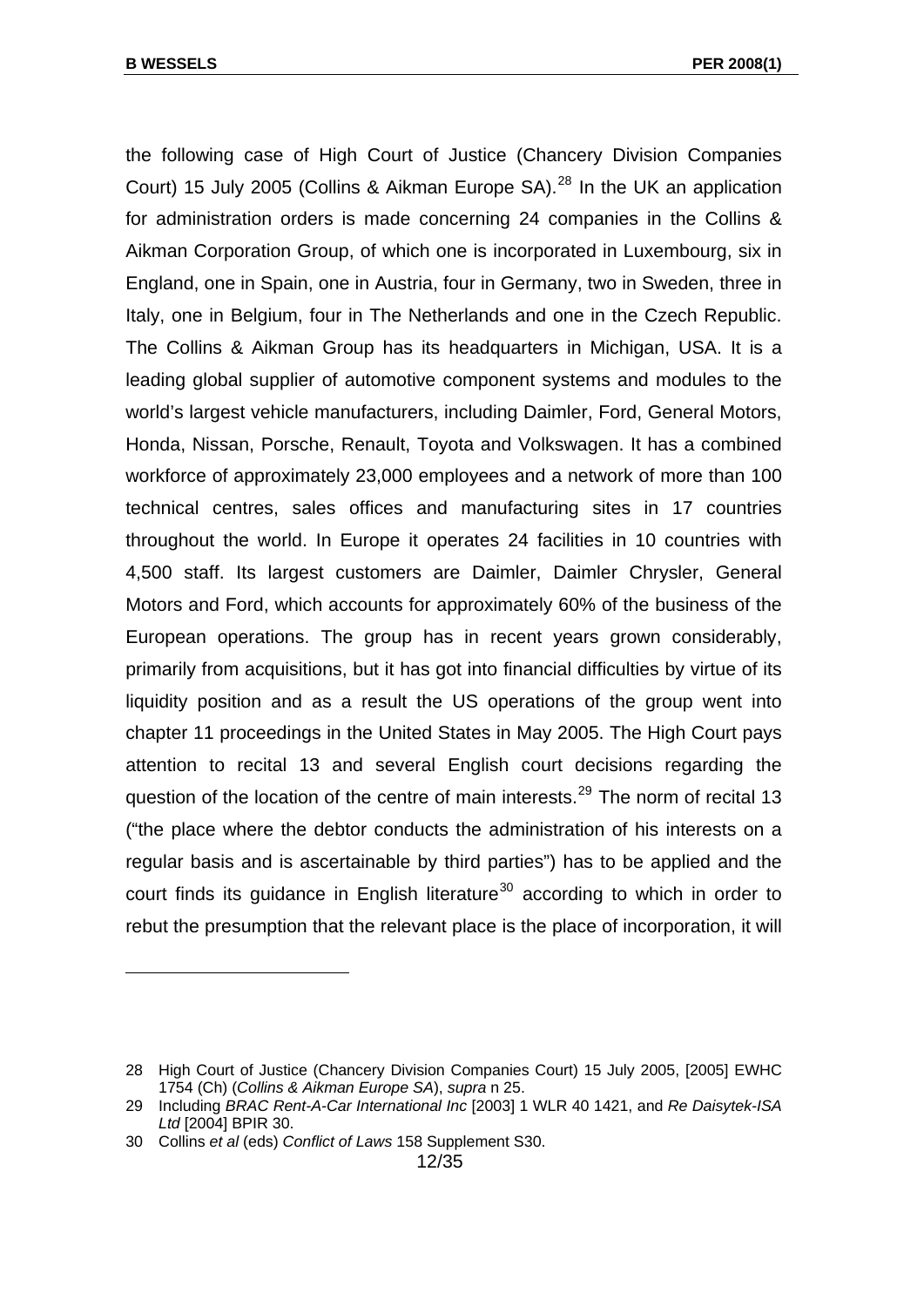be necessary to show that 'the head office functions' are carried out in a member state other than the state in which the registered office is situated. The court assesses the evidence from the companies and considers that the main administrative functions relating to the European operations have since 17 May 2005 been carried out from England: cash co-ordination, pooling bank accounts for the European operations, coordination of human resources, operation of the IT system. Furthermore, the court considers that the majority of the sales functions in relation to the European operations are dealt with from England, in particular, the principal customer in Europe, Ford, and accounting for approximately 60% of revenue. All sales to Ford are handled by the Ford Business Unit in England. The court, finally, is satisfied on the evidence that the COMI of each of the non-English companies were not related to the location of their respective registered offices.

From the questions this judgment raises mention now follows only on the nature of the approach. With due respect it is submitted that nor from the history, nor from the recitals or the text of the regulation, it follows that the carrying out of head quarter functions has weight and meaning in the context of deciding the issue of international jurisdiction of a court. It only functions as an explanation for said presumption. Another question is whether this should be the most desirable approach, but to follow it, the text of the regulation should be changed or the European Court of Justice (ECJ) may provide such an interpretation. It is doubted that this will be the case. $31$ 

<span id="page-12-0"></span><sup>31</sup> See Wessels *International Insolvency Law*. See also Wessels Open Insolvency Proceedings 155; Huber Europäischen Insolvenzverordnung 397; and Bufford 2006 *Columbia Journal of European Law* 429.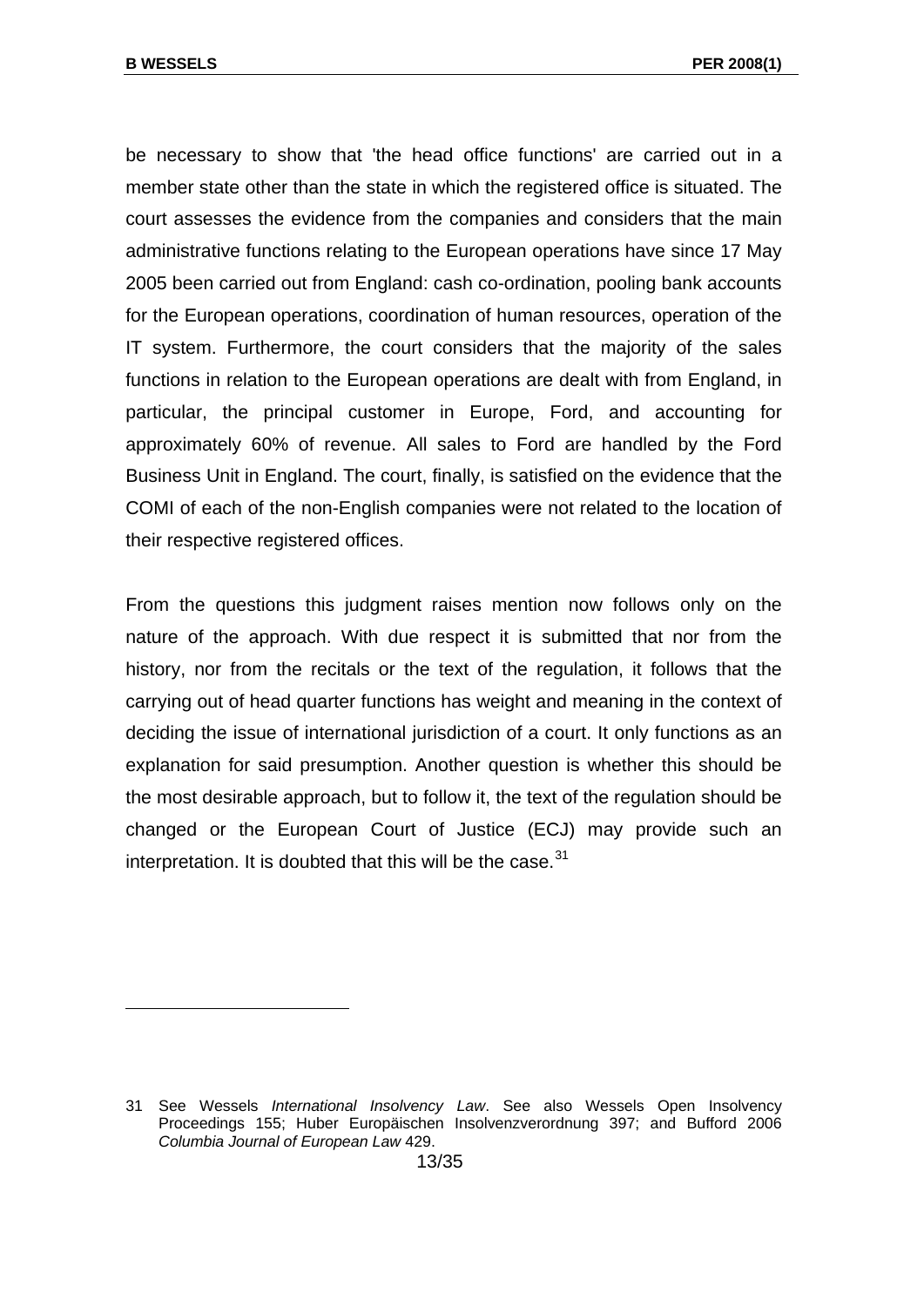#### **5 European Court of Justice 2 May 2006 (***Eurofood***)**

On 2 May 2006 the European Court of Justice published its long awaited judgment, which is also important for the interpretation of COMI. Eurofood IFSC Ltd is registered in Ireland in 1997 as a 'company limited by shares' with its registered office in the International Financial Services Centre in Dublin. It is a wholly owned subsidiary of Parmalat SpA, a company incorporated in Italy, whose principal objective was the provision of financing facilities for companies in the whole Parmalat group. On 24 December 2003, in accordance with Decree-Law No 347 of 23 December 2003 (*Amministrazione straordaninaria delle grandi impresi in stato di insolvenza* or extraordinary administration for large insolvent undertakings), $32$  Parmalat SpA was admitted to extraordinary administration proceedings by the Italian Ministry of Production Activities, who appointed Mr Bondi as the extraordinary administrator of Parmalat. On 27 January 2004, the Bank of America applied to the High Court (Ireland) for compulsory winding-up proceedings to be commenced against Eurofood and for the nomination of a provisional liquidator. That application was based on the contention that Eurofood was insolvent. The Irish High Court appointed on the same day Mr Farrell as the provisional liquidator, with powers to take possession of all the company's assets, manage its affairs, open a bank account in its name, and instruct lawyers on its behalf. Two weeks later, on 9 February 2004, the Italian Minister for Production Activities admitted Eurofood to the extraordinary administration procedure and appointed Mr Bondi as the extraordinary administrator. This was followed a day later by an application filed before the District Court in Parma (Italy) for a declaration that Eurofood was insolvent. The hearing was fixed for 17 February 2004, Mr Farrell being informed of that date only on 13 February. On 20 February 2004, the District

<u>.</u>

<span id="page-13-0"></span><sup>32</sup> GURI No 298 of 24 December 2003 at 4.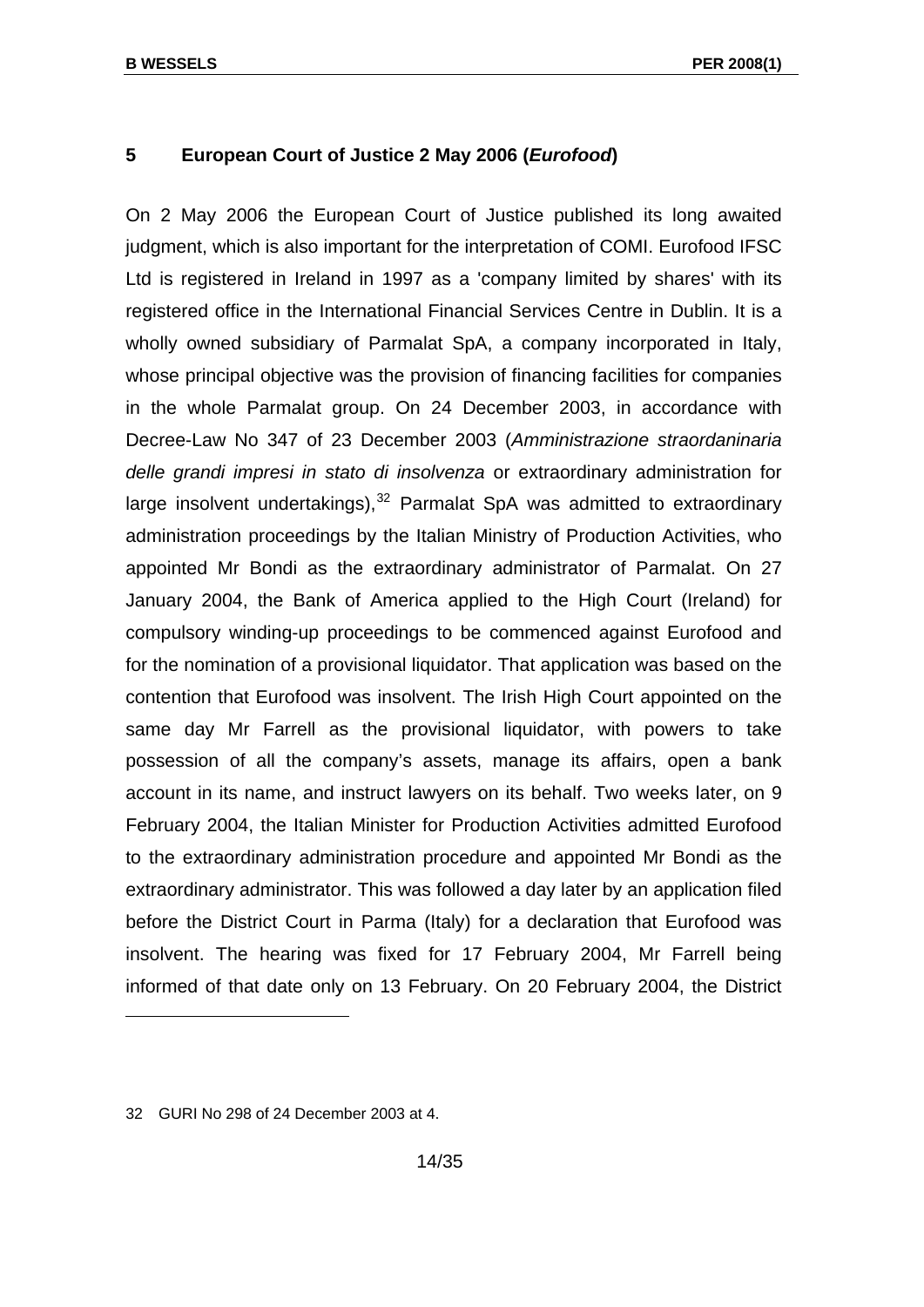Court in Parma, taking the view that Eurofood's COMI was in Italy, held that it had international jurisdiction in the meaning of article 3(1) InsReg to determine whether Eurofood was in a state of insolvency.

Back to Ireland: by 23 March 2004 the High Court decided that, according to Irish law, the insolvency proceedings in respect of Eurofood had been opened in Ireland on the date on which the application was submitted by the Bank of America, namely 27 January 2004. Taking the view that the COMI of Eurofood was in Ireland, it held that the proceedings opened in Ireland were the main proceedings. It also held that the circumstances in which the proceedings were conducted before the District Court in Parma were such as to justify, pursuant to article 26 InsReg (public policy exception), the refusal of the Irish courts to recognise the decision of that court. Finding that Eurofood was insolvent, the High Court made an order for winding-up and appointed Mr Farrell as the liquidator. Mr Bondi appeals against that judgment and the Irish Supreme Court considered it necessary, before ruling on the dispute before it, to stay the proceedings and to refer the question regarding COMI to the Court of Justice for a preliminary ruling.

On this topic the European Court of Justice 2 May 2006 (Case C-341/04) rules as follows:

Where a debtor is a subsidiary company whose registered office and that of its parent company are situated in two different Member States, the presumption laid down in the second sentence of Article 3(1) of Council Regulation (EC) No 1346/2000 of 29 May 2000 on insolvency proceedings, whereby the centre of main interests of that subsidiary is situated in the Member State where its registered office is situated, can be rebutted only if factors which are both objective and ascertainable by third parties enable it to be established that an actual situation exists which is different from that which location at that registered office is deemed to reflect. That could be so in particular in the case of a company not carrying out any business in the territory of the Member State in which its registered office is situated. By contrast, where a company carries on its business in the territory of the Member State where its registered office is situated,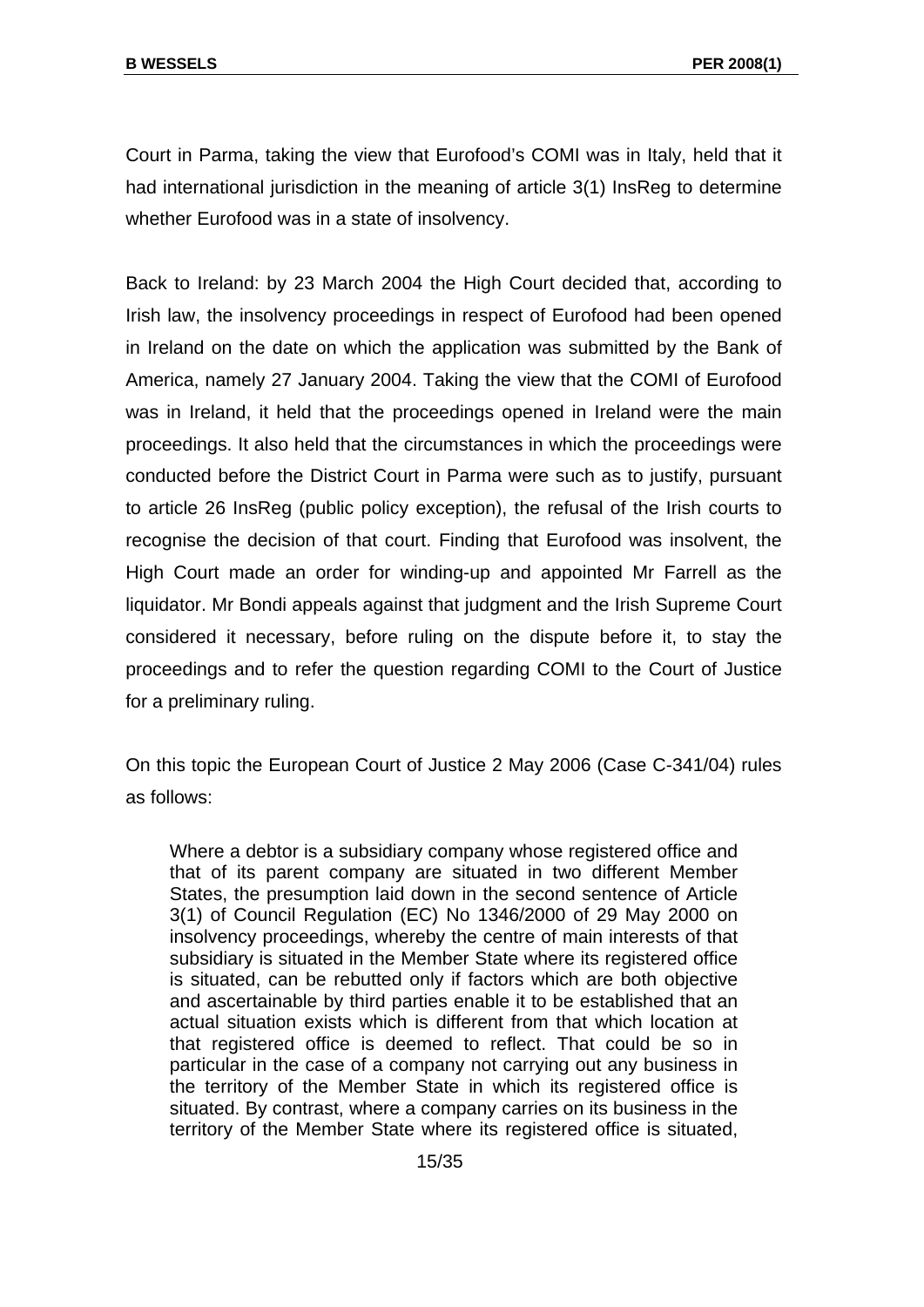the mere fact that its economic choices are or can be controlled by a parent company in another Member State is not enough to rebut the presumption laid down by that Regulation.

The other important decision is that the main insolvency proceedings opened by a court of a Member State must be recognised by the courts of the other Member States, without the latter being able to review the jurisdiction of the court of the opening state. Another judgment of the ECJ is that a decision to open insolvency proceedings for the purposes of article 16's rules of automatic recognition is a decision handed down by a court of a Member State to which application for such a decision has been made, based on the debtor's insolvency and seeking the opening of proceedings referred to in annex A to the regulation, where that decision involves the divestment of the debtor and the appointment of a liquidator referred to in annex C to the regulation. Such divestment implies that the debtor loses the powers of management that he has over his assets. This all means that the judgment based on the application on 27 January 2004 before the High Court (Ireland) must be recognised.

As a follower of the 'contact with creditors' approach personal concurrence is with the decision with regard to COMI. For a company or legal person, the presumption is that the centre of the debtor's main interests is the place of its registered office, but this presumption may be rebutted. The presumption should be taken serious. It only can be rebutted "if factors which are both objective and ascertainable by third parties" enable it to be established that reality differs from the legal form (the formal location at that registered office). The ECJ provides two examples: (i) when a company is not carrying out any business in the territory of the Member State in which its registered office is situated, and (ii) where a company carries on its business in the territory of the Member State where its registered office is situated. In the first example (PO Box companies; sham companies) the presumption may easily be rebutted. In the second example COMI could be in the other Member State, but "the mere fact that its economic choices are or can be controlled by a parent company in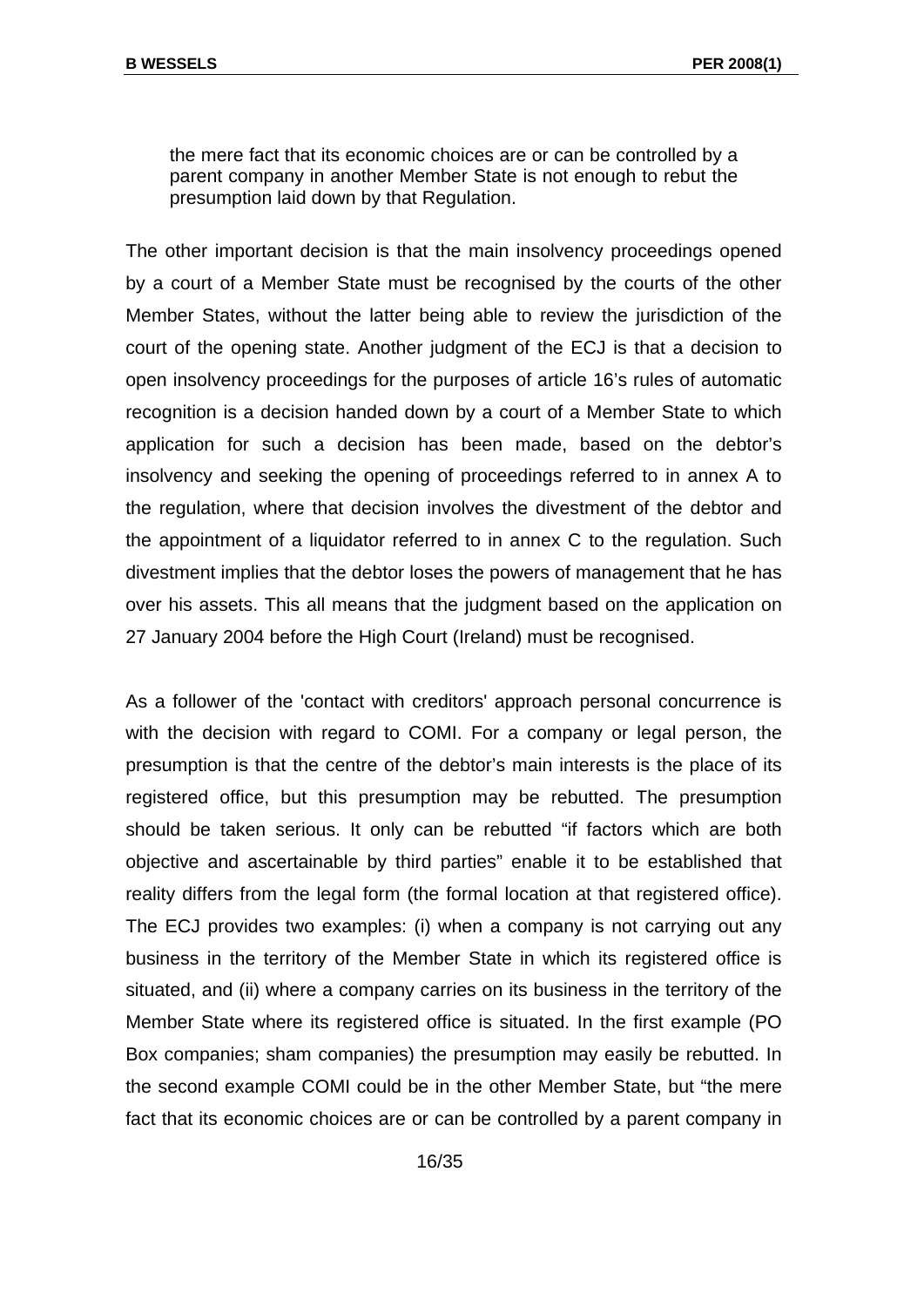another Member State" is not enough to rebut the presumption. Internal 'invisible' (potential) control by the parent will be not or hardly ascertainable. Rebutting the presumption based on these facts does not work. That is only possible if factors which are both objective and ascertainable by third parties would lead to that consequence.

# **6 European Court of Justice 17 January 2006 (***Susanne Staubitz-Schreiber***)**

In the beginning of 2006 the first full case concerning the application of the Insolvency Regulation has been given by the European Court of Justice on 17 January 2006 (Case C-01/04). The decision also concerns COMI, but this time for a natural person. The applicant for opening insolvency proceedings is Susanne Staubitz-Schreiber, a resident in Germany where she operated a telecommunications equipment and accessories business as a sole trader. She ceased to operate that business in 2001 and requested, on 6 December 2001, the opening of main insolvency proceedings regarding her assets before the Court in Wuppertal. On 1 April 2002, she moved to Spain in order to live and work there. By judgment of 10 April 2002, the Wuppertal Court refused to open the insolvency proceedings applied for on the ground that there were no assets. The appeal brought by the applicant in the main proceedings against that order was dismissed on the ground that the German courts did not have jurisdiction to open insolvency proceedings in accordance with article 3(1) InsReg, since the COMI of the applicant in the main proceedings was situated in Spain. Susanne brought an appeal before the *Bundesgerichtshof* (BGH German Supreme Court) in order to have the latter order set aside and the case referred back to the court in Wuppertal. She submits that the question of jurisdiction should be examined in the light of the situation at the time when the request to open insolvency proceedings was lodged, or, in this case, by taking account of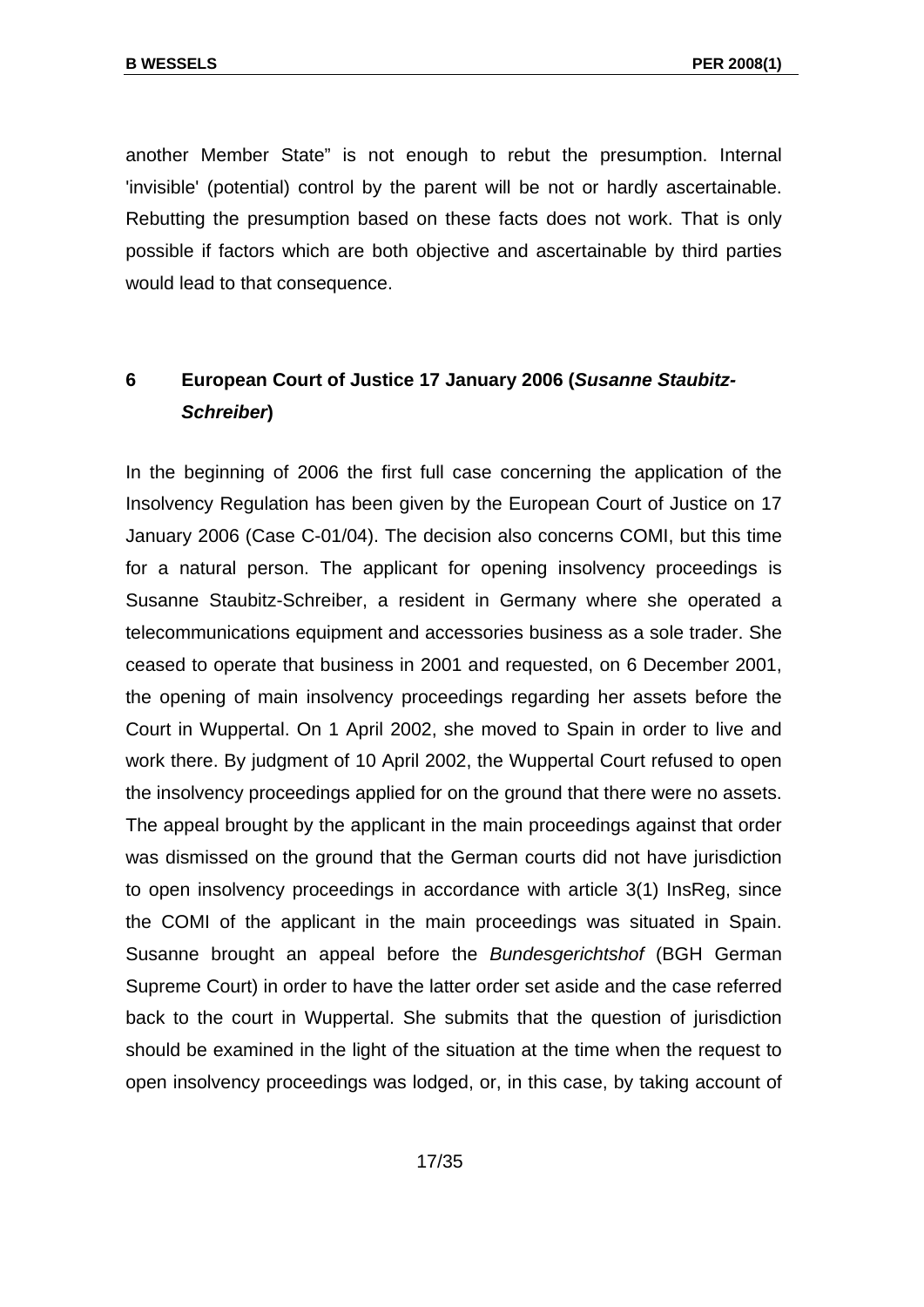her domicile in Germany in December 2001. The German Supreme Court refers the following question to the ECJ for a preliminary ruling:

Does the court of the Member State which receives a request for the opening of insolvency proceedings still have jurisdiction to open insolvency proceedings if the debtor moves the centre of his or her main interests to the territory of another Member State after filing the request but before the proceedings are opened, or does the court of that other Member State acquire jurisdiction? $33$ 

Where is Susanne's COMI? It follows that, in the case in the main proceedings, the national court must determine whether it has jurisdiction in the light of article 3(1). The ECJ indicates that this provision does not specify whether the court originally seized retains jurisdiction if the debtor moves the centre of his or her main interests after submitting the request to open proceedings but before the judgment is delivered. The ECJ considers that a transfer of jurisdiction from the court originally seized to a court of another Member State on that basis would be contrary to the objectives pursued by the regulation. The ECJ submits that the preambles to the regulation express the intention to avoid incentives for the parties to transfer assets or judicial proceedings from one Member State to another, seeking to obtain a more favourable legal position:

That objective would not be achieved if the debtor could move the centre of his main interests to another Member State between the time when the request to open insolvency proceedings was lodged and the time when the judgment opening the proceedings was delivered and thus determine the court having jurisdiction and the applicable law.

<span id="page-17-0"></span><sup>33</sup> The ECJ first has to deal with the transitional provision of art 43 InsReg, laying down the principle governing the temporal conditions for application of that regulation. The court considers that art 43 must be interpreted as applying if no judgment opening insolvency proceedings has been delivered before the Regulation's entry into force on 31 May 2002, even if the request to open proceedings was lodged prior to that date. That was is in fact the case here, since the request by the applicant in the main proceedings was lodged on 6 December 2001 and no judgment opening insolvency proceedings was delivered before 31 May 2002.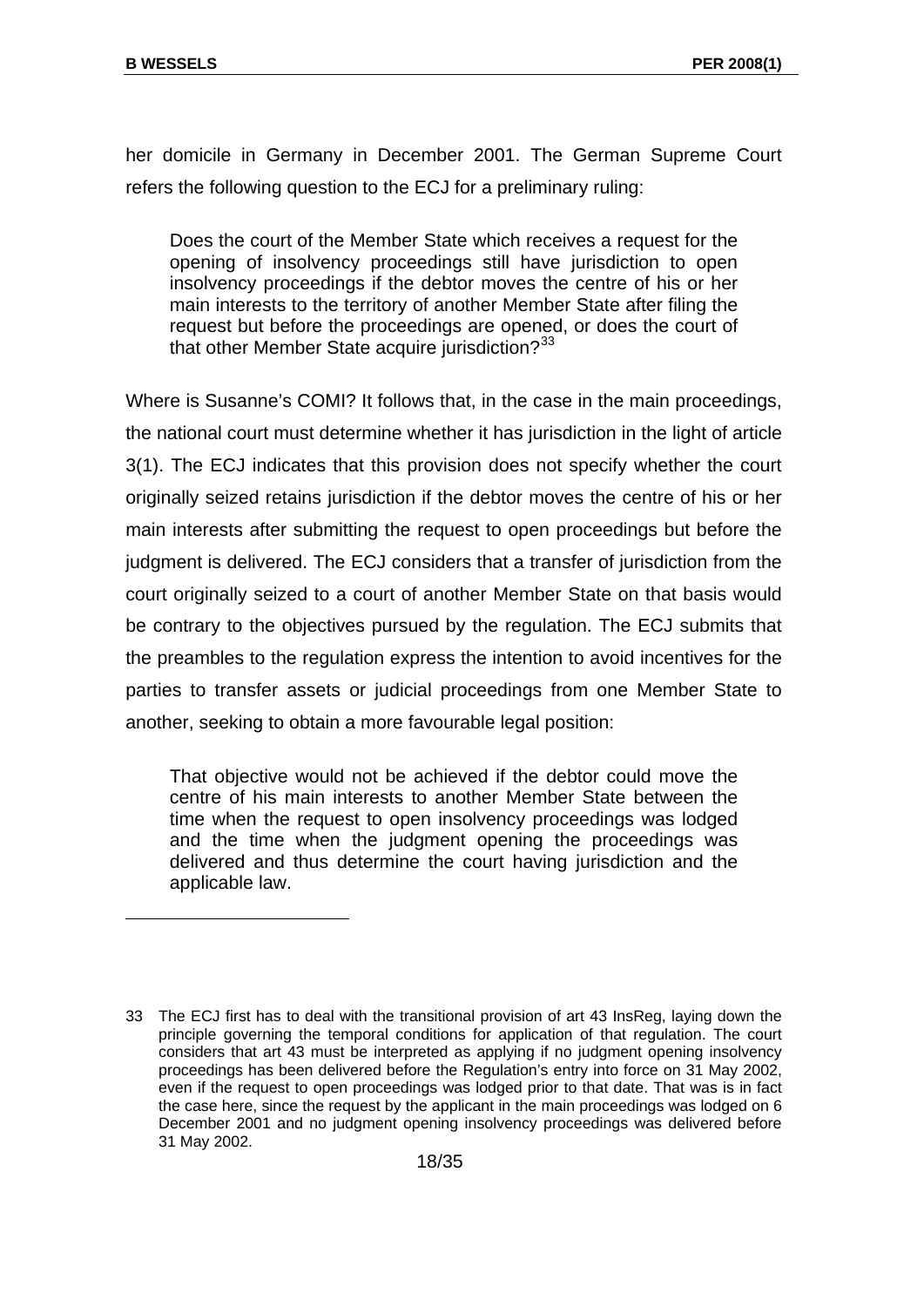Transfer of jurisdiction would also be contrary to the objective of efficient and effective cross-border proceedings and retaining the jurisdiction of the first court seized ensures greater judicial certainty for creditors who have assessed the risks to be assumed in the event of the debtor's insolvency with regard to the place where the centre of his main interests was situated when they entered into a legal relationship with him. Concluding:

The answer to be given to the national court must therefore be that Article 3(1) of the Regulation must be interpreted as meaning that the court of the Member State within the territory of which the centre of the debtor's main interests is situated at the time when the debtor lodges the request to open insolvency proceedings retains jurisdiction to open those proceedings if the debtor moves the centre of his main interests to the territory of another Member State after lodging the request but before the proceedings are opened.

It is interesting to note that in the ECJ's approach to the aims and objectives of the Insolvency Regulation the recitals in the preamble are pivotal. Furthermore, emphasis is laid on the interests and the protection of creditors, which seems to function as a forerunner of the ECJ decision in the Eurofood case. $34$  On 9 February 2006 the German Supreme Court decided that the judgment of the Wuppertal Court of 10 April 2002 is overturned and the Supreme Court referred the matter for a new decision to the same court. $35$ 

# **7 Coordination of proceedings**

1

As noted, a secondary proceeding only can have a winding-up character (article 27). The model of main proceedings in one Member State and

<span id="page-18-0"></span><sup>34</sup> See further my comments regarding ECJ 17 January 2006, JOR 2006/59.

<span id="page-18-1"></span><sup>35</sup> German Supreme Court 9 February 2006, ZIP 2006, 529; NZI 2006, 297.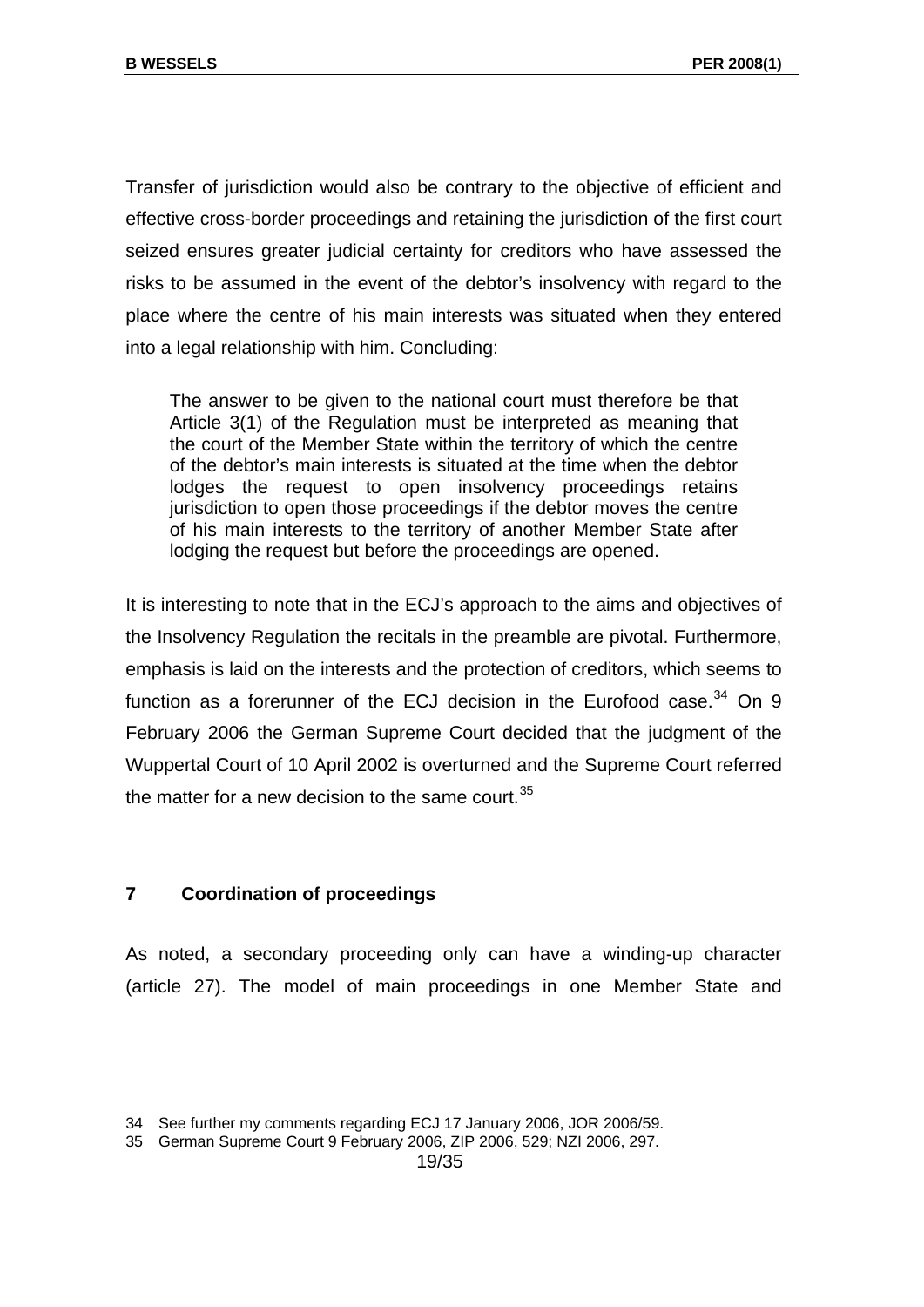concurring secondary proceedings (in one or more other Member States) having this nature, has been criticised. It is submitted however that this limitation flows from the clear desire "to achieve a system of international cooperation that is simple and easy to understand", see Virgós. $36$  At the same time, during the preparation of (what now is) the Insolvency Regulation the predominating thought was that –

the rules of mandatory coordination and the influence rights given to the main trustee would provide enough means to protect the rescue efforts in the main forum. This line of reasoning explains the rule adopted: secondary proceedings are possible, provided they are of the winding-up type, but they are subject to the ….. main-secondary scheme of coordination.<sup>[37](#page-19-1)</sup>

It is mainly in the power of the liquidator in the main insolvency proceedings to exercise measures for coordination, for example, he may request opening of secondary proceedings in other Member States (article 29), participate in secondary proceedings (article 32(3)), request a stay of the process of liquidation of secondary proceedings (article 33(1)), request termination of this stay (article 33(2)), propose a rescue plan in the context of these secondary proceedings or he may disagree with finalising liquidation in secondary proceedings (article 34(2)). He shall furthermore lodge all claims in the secondary proceedings which have been lodged in the main proceedings (article 32(2)), he is duty bound to communicate information (article 31(1)) and to cooperate (article 31(2)). Both latter obligations are duties for liquidators in secondary proceedings too. The mutual duty between liquidators to communicate and to cooperate symbolises the bridging of the still existing deficit of uniform law. The performance of the obligations to communicate and

<span id="page-19-1"></span><span id="page-19-0"></span>37 *Ibid*.

<sup>36</sup> See Virgós 1998 *Forum Internationale* 11.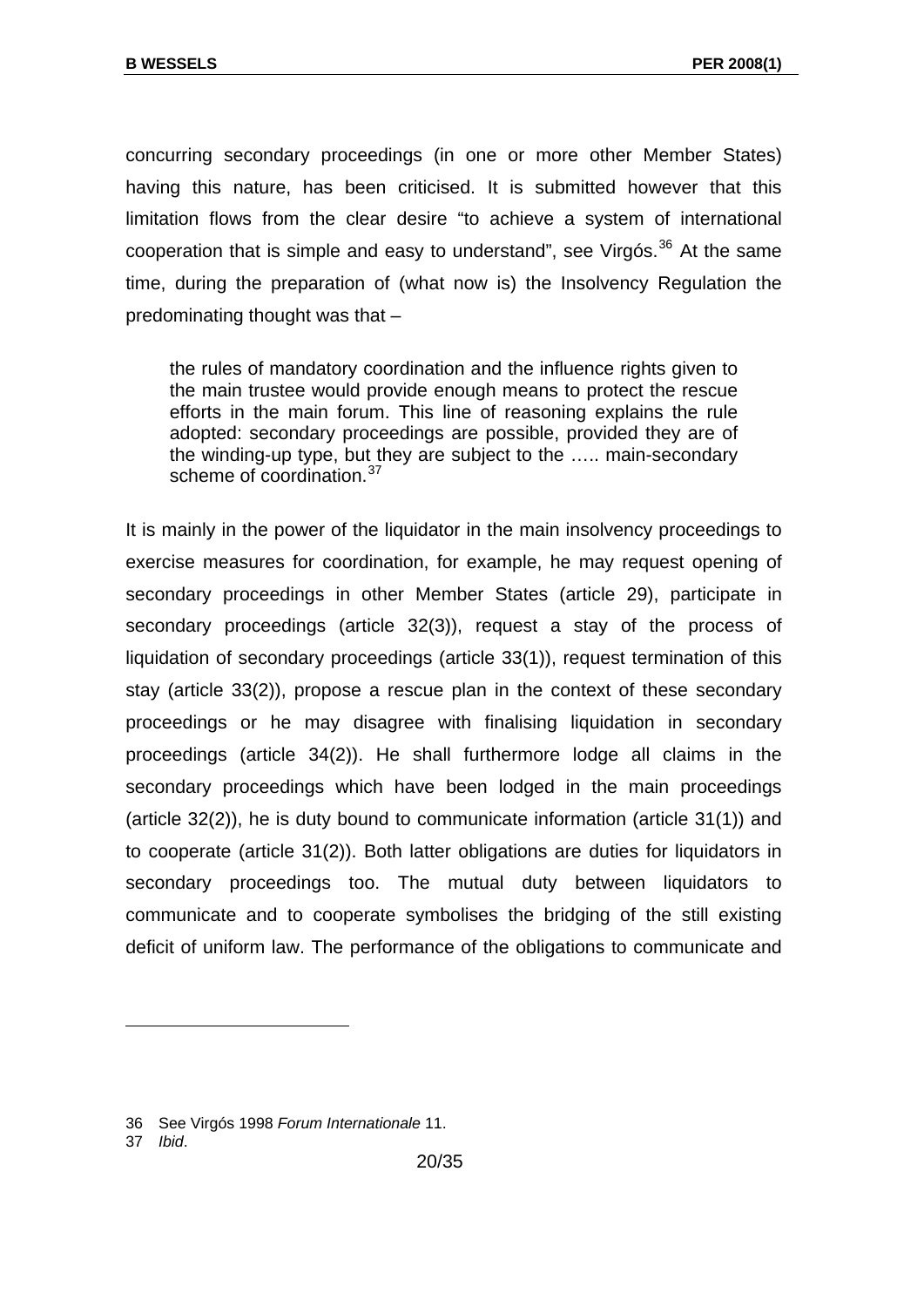to cooperate is necessary in order to voice, with regard to all claims, the principle of equal treatment of *pari passu* ranked creditors.

In a dozen or so separate provisions the Insolvency Regulation gives shape to the idea of 'unity of estate' (there is after all only one debtor), with regard to which he who has the most dominant role (the main liquidator) in principle directs the completion of the insolvency process, under the supervision of a national court. In this process the main liquidator has, with regard to any secondary proceedings, a set of controlling or coordinating (procedural and substantive) powers which he can exert. It is for this reason that for the model of international insolvency law in the system of the EU the description of 'coordinated universalism' is used.

#### **8 The procedural context**

1

The formal insolvency proceedings form the point of view of the Communities' approach to tackle certain problems in cross-border insolvencies, as the Insolvency Regulation is part of a more comprehensive framework with regard to cross-border effects of legal proceedings. The general rule here was already laid down in the 1968 Brussels Convention on Jurisdiction and the Enforcement of Judgments in Civil and Commercial Matters. Insolvency proceedings relating to the winding-up of insolvent companies or other legal persons, judicial arrangements, compositions and analogous proceedings are excluded from the scope of the 1968 Brussels Convention, which itself has been transformed into a Regulation too as of 1 March 2002. $38$  The EU Insolvency Regulation aims to fill this gap. Not all debtors, though, are covered by the Insolvency Regulation. Insolvency proceedings concerning insurance undertakings, credit institutions,

<span id="page-20-0"></span><sup>38</sup> Council Regulation No 44/2001 of 22 December 2000, OJL 12 of 22 December 2001.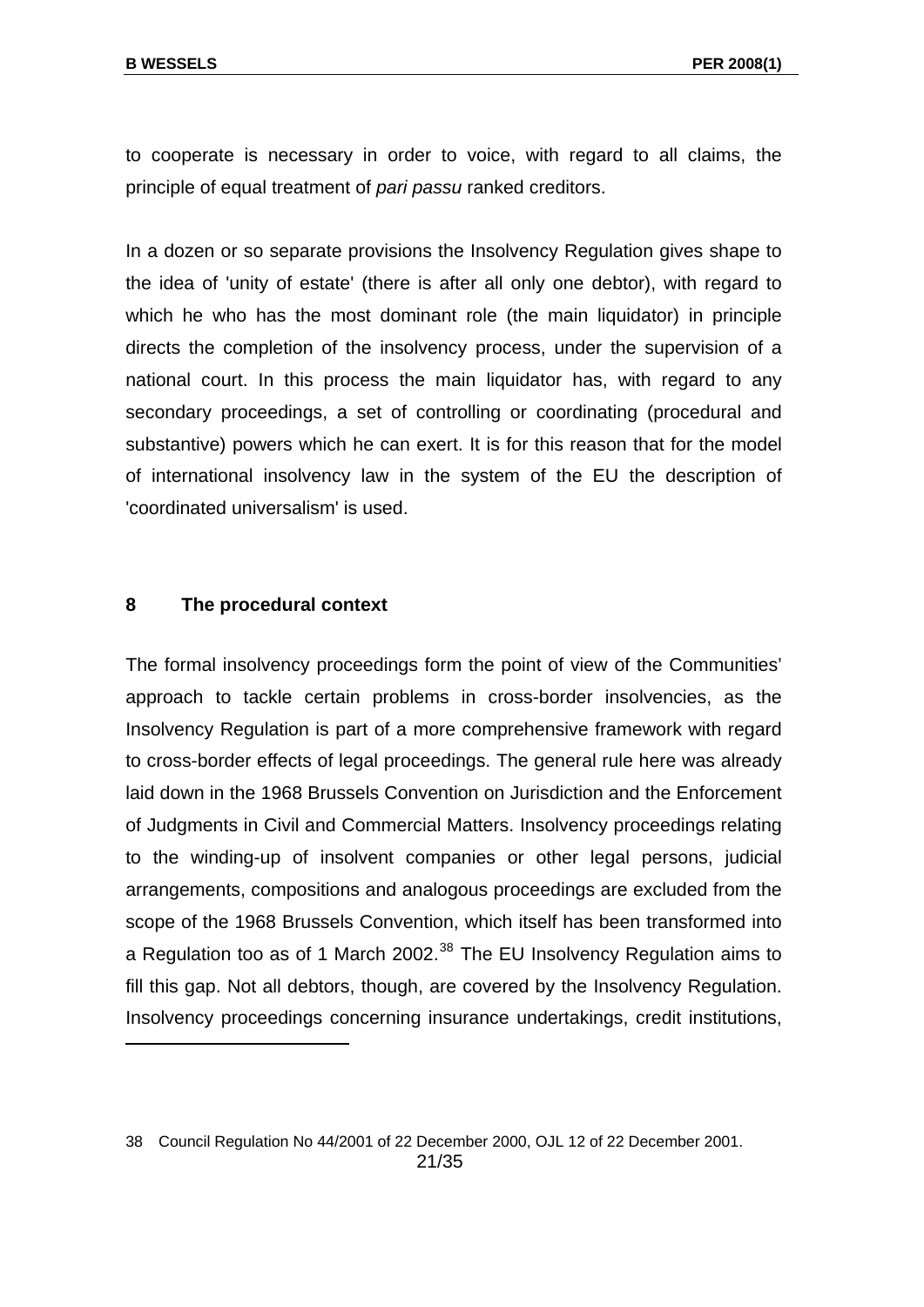investment undertakings, holding funds or securities for third parties and collective investment undertakings are excluded from the scope of the Insolvency Regulation, see article 1(2) InsReg.

The entities and undertakings which fall under the definitions given by the relevant community regulations and directives are excluded from the Insolvency Regulation since they are subject to special arrangements and, to some degree, national supervisory authorities have extremely wide-ranging powers of intervention, see recital 9 of the Insolvency Regulation. The special position of these financial organisations is based on the special role they play in a country's economy (banks typically hold highly liquid liabilities; insurance companies guarantee central interests of policy holders). The EU banking and insurance sector has adopted a single entity approach, which is subject to the supervision of the competent authorities of the state where authorisation valid throughout the community was granted ('single licence' with 'home country control'). In this approach in principle said financial institutions are wound up as one legal entity and therefore, for example, the assets of a bank in its home state jurisdiction are encompassed in the liquidation, which assets include the assets of branches in a host state jurisdiction. This strongly reflects a universality principle. For this reason the directives do not allow the opening of secondary proceedings, as these would hinder the goal of supervision. Both directives furthermore require an early exchange of information between supervising authorities and enable for coordination of reorganisation measures or winding-up proceedings for insurance undertakings and banks with branches in other Member States. Such provisions would seem odd in general insolvency cases and the prevention of financial failure.<sup>[39](#page-21-0)</sup>

<span id="page-21-0"></span><sup>22/35</sup>  39 See Wessels Multinational Bank Insolvency 259.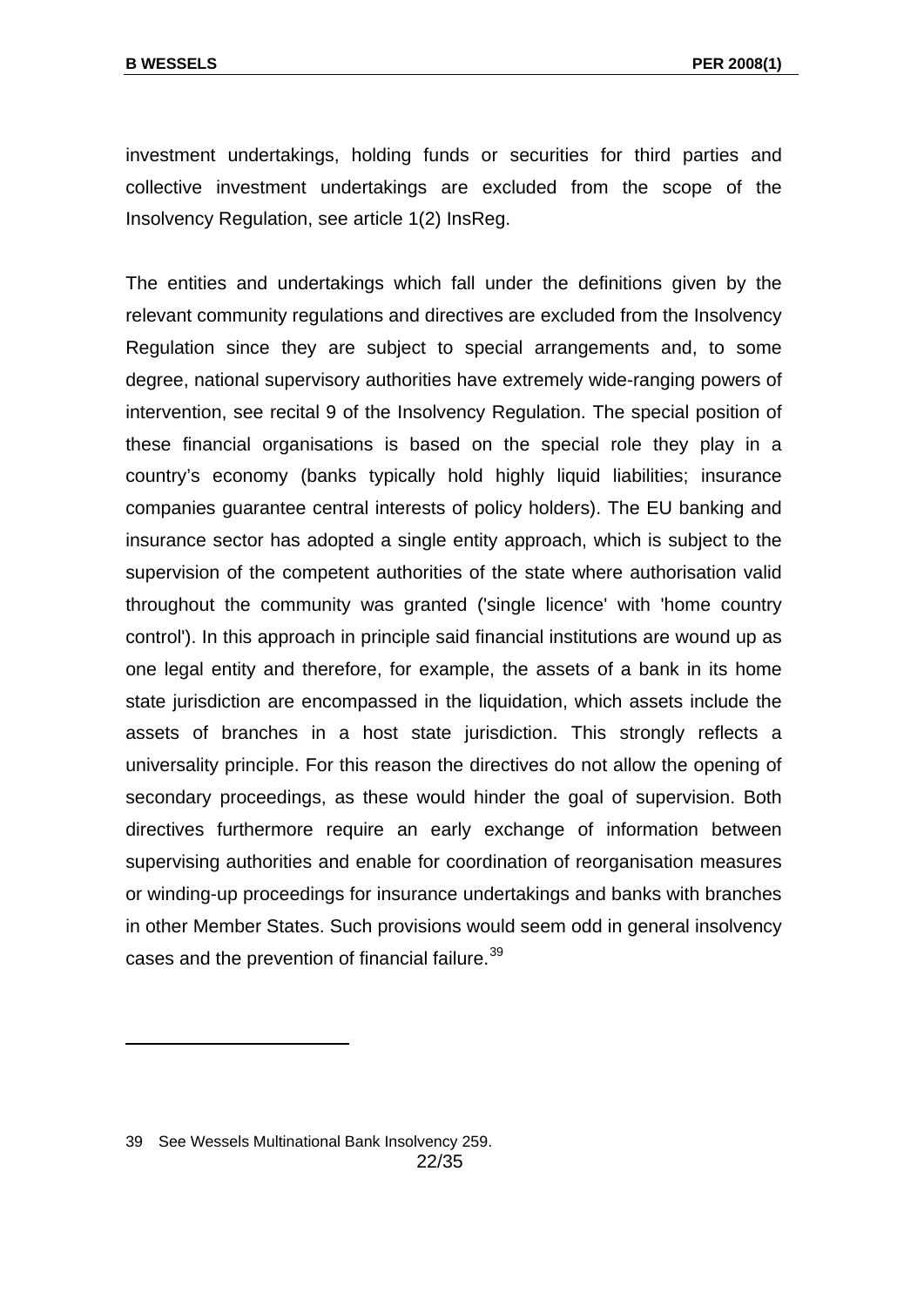# **9 2002 – 2007: A positive balance, but improvements are required**

A generally felt assessment is that the EU Insolvency Regulation works quite well. The measurement should be taken by assessing the EU Insolvency Regulation's initial aims, centred around: (a) the proper functioning of the internal market (recital 2), (b) preventing the supply of incentives to seek more favourable legal positions (forum shopping, recital 4), (c) improvement of efficiency and effectiveness in cross-border insolvencies, and (d) harmonised conflict of law rules. Compared to the fragmented and uncertain state of affairs of some ten years ago, an enormous step forward has been made in providing a recognisable framework for cross-border insolvency, especially with regard to international jurisdiction, recognition of judgments, choice of law provisions, position of creditors and powers of office holders. Cross-border insolvencies in the EU have become much more predictable and a step in the right direction has been made by the moderate choice for a model of coordinated universality. The significance and influence of the regulation in terms of the search for solutions to problems arising in cross-border insolvencies cannot be overestimated. Insolvency specialists and advisers in the field of financial relationships will have to be more than aware of the regulation's existence and the way in which courts in several jurisdictions have interpreted its provisions. Provisional conclusion therefore: the balance appears to be positive.

On the other hand the handling of cross-border insolvencies within the Community could certainly be improved. Last year a list of 20 recommendations was published, which is by no means exhaustive.<sup>[40](#page-22-0)</sup> For a list of suggestions for

<span id="page-22-0"></span><sup>23/35</sup>  40 Wessels 2006 *International Caselaw Alert* 68ff; also available at Wessels [http://www.bobwessels.nl](http://www.bobwessels.nl/) 18 Feb (Blog 2006-09-doc4).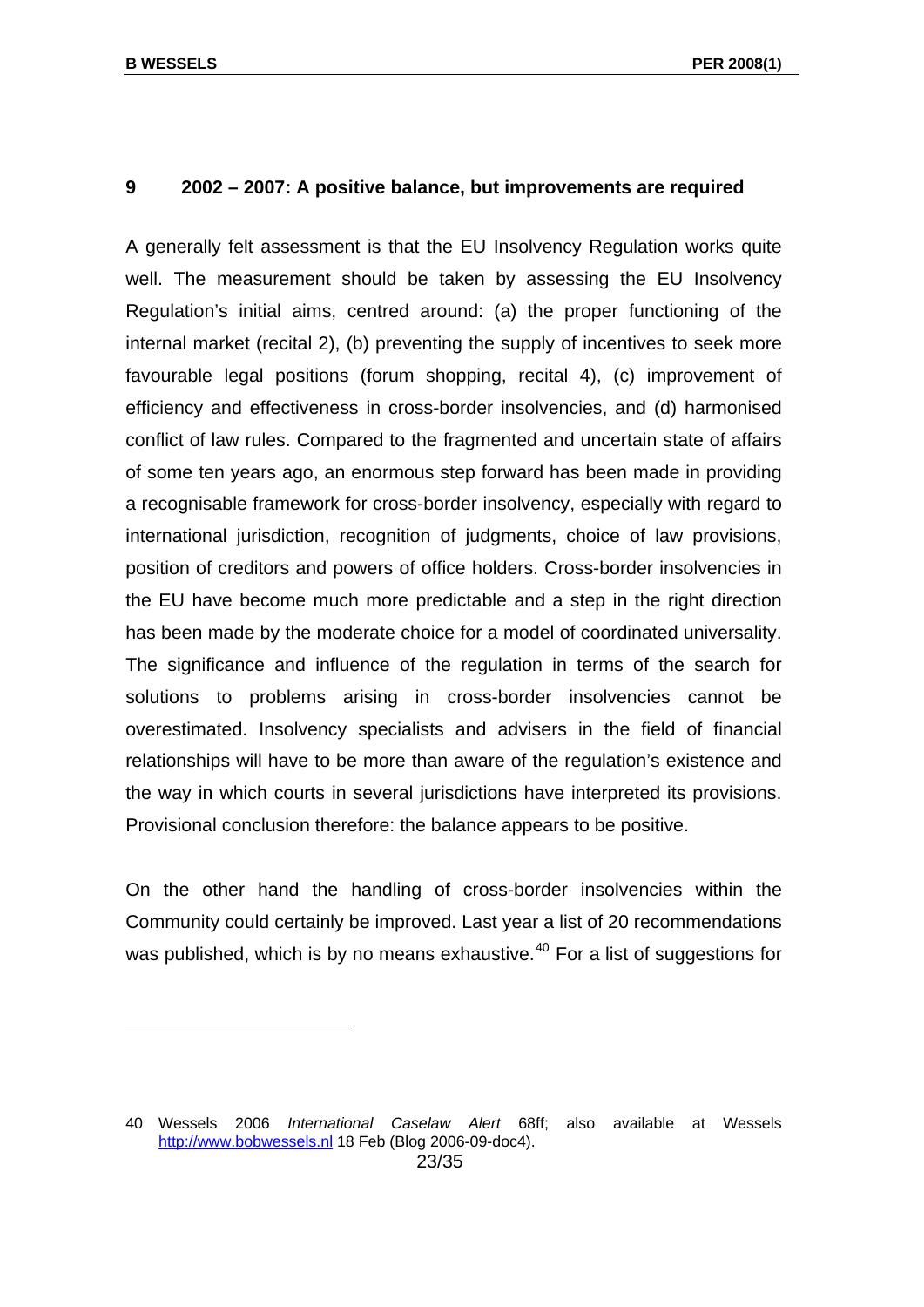improvements, see too the comments of Moss and Paulus<sup>[41](#page-23-0)</sup> and of Omar.<sup>[42](#page-23-1)</sup>

Recommendations in this contribution are presented with the intention of providing food for thought for the evaluation process pursuant to article 46 InsReg. Article 46 provides that no later than 1 June 2012, and every five years thereafter, the commission shall present to the European Parliament, the Council and the Economic and Social Committee a report on the application of the regulation, which shall be accompanied if need be by a proposal for adaptation of the regulation. Observations in this contribution relate among others to the inflexible nature of a regulation as a community measure itself, the lack of a European wide system of registration of openings of insolvency proceedings and related decisions, the uncertainties the conflict of law rules present<sup>[43](#page-23-2)</sup> and the unsatisfactory procedural framework of the regulation. This may be explained by the connection between the origins of the regulation and what is (now) the Brussels Regulation 2002. The Insolvency Regulation aimed to close a gap in the system of international jurisdiction and recognition of judgments relating to civil, commercial and insolvency matters, but courts in Germany and the Netherlands nevertheless have given rulings which are based on the assessment that both regulations were not applicable.<sup>[44](#page-23-3)</sup> Also alignment with other areas of EU law, particularly EU corporate law is lacking, for example, alignment with the (future) EC directives relating to transfers of corporate seats and cross-border mergers and the characterisation of certain

<span id="page-23-0"></span><sup>41</sup> Moss and Paulus 2005 *Insolvency Intelligence*.

<span id="page-23-1"></span><sup>42</sup> Omar 2007 *Insolvency Intelligence*; see also Omar 2006 *International Case-Law Alert* [http://www.eir-database.com](http://www.eir-database.com/) 19 Feb.

<span id="page-23-2"></span><sup>43</sup> See Wessels [http://www.bobwessels.nl](http://www.bobwessels.nl/) 18 Feb (Blog 2007-06-doc2).

<span id="page-23-3"></span><sup>44</sup> See for instance District Court Frankfurt am Main 26 January 2006, ZIP 2006, 796 and District Court of Rotterdam 7 June 2006, JOR 2006/52. The Frankfurt decision has been referred to the European Court of Justice by the German Supreme Court, with its judgment of 21 July 2007.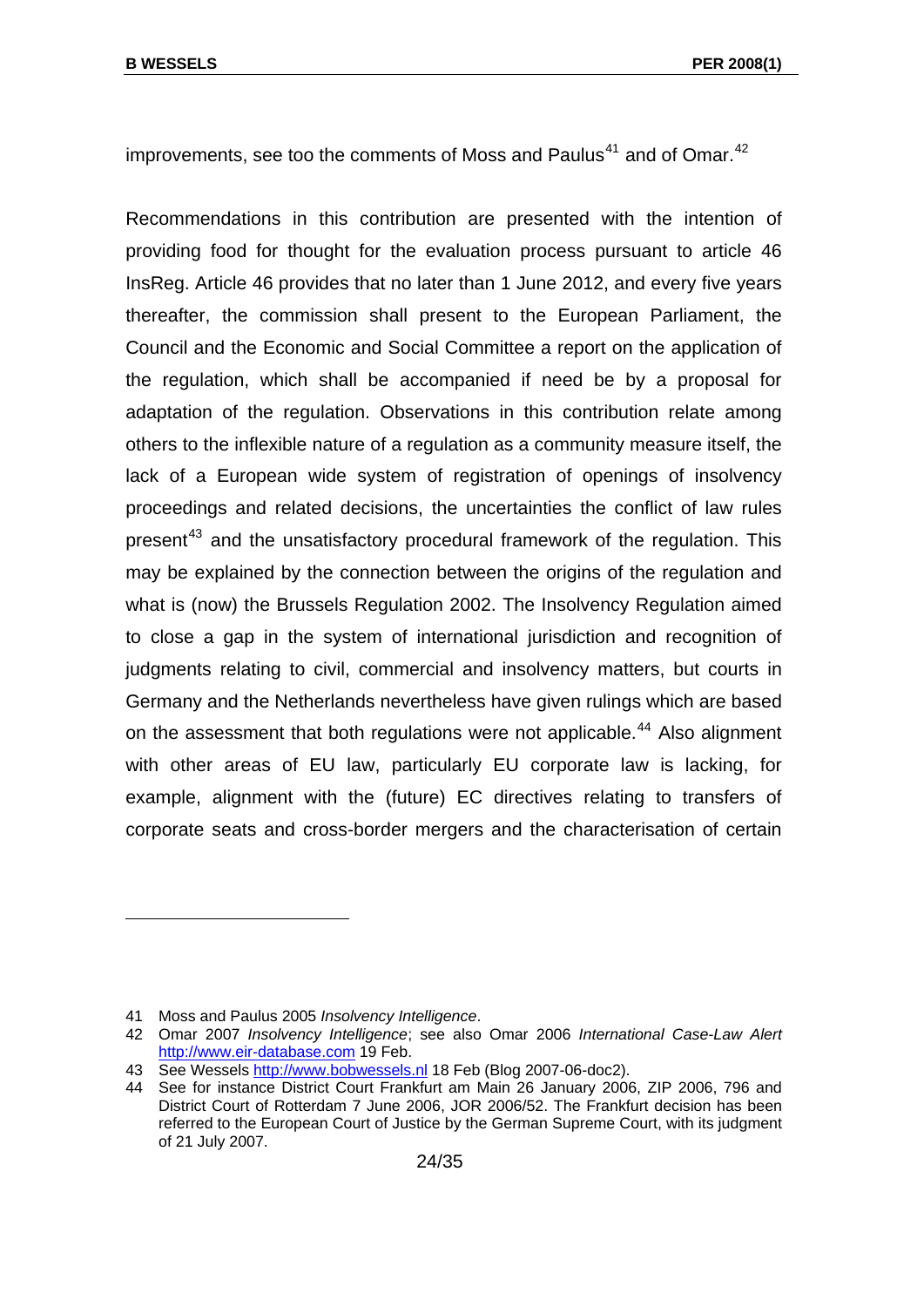rules as falling under the domain of insolvency law or corporate law.<sup>[45](#page-24-0)</sup> In addition, the regulation's compatibility with domestic legal systems of Member States leave much to the activity of Member States, where some guidance from the regulation would have been welcome, for example, articles 31-37 and the lack of any procedural rules.<sup>[46](#page-24-1)</sup> Another group of recommendations relate to the topic of international jurisdiction. As signalled above in dozens of court cases the general description for 'centre of main interest' is not sufficient to encompass all types of debtors, for example, natural persons as private persons, natural persons as professionals, smaller companies and larger (groups of) companies with segregated 'management and control' ('head office functions') and factual operations. $47$  In addition, the 'COMI' decision seems to be too 'compressed' as a court's decision on the opening of insolvency proceedings also comprises – by matter of law – the decision concerning the applicable law, the extension of this law and of the powers of the liquidator throughout Europe.<sup>[48](#page-24-3)</sup> There is no guarantee that the information the court receives is complete, an uncontested decision can be made by a party who has an interest. Several procedural rules lack or seem vague, for example, the procedural rights and duties of parties – including creditors – to be involved in the 'COMI' decision, including the full and fair opportunity to present the facts and the law of a parties' case and, likewise, the same opportunity to comment on evidence and legal arguments provided by other parties.<sup>[49](#page-24-4)</sup>

<span id="page-24-0"></span><sup>45</sup> See Wessels 2005 *European Company Law* 50ff and Omar 2005 *European Company Law*  59ff.

<span id="page-24-1"></span><sup>46</sup> When this article is published, INSOL Europe (an insolvency practitioners' organisation) will publish its European Communication and Cooperation Guidelines for Cross-border Insolvency, drafted by Miguel Virgós and me, which aim to enable liquidators and courts to operate efficiently and effectively in cross-border insolvency proceedings.

<span id="page-24-2"></span><sup>47</sup> The decision of the European Court of Justice 2 May 2006 only provides a first step in clarifying the interpretation of COMI, see Wessels 2006 *European Company Law* 183ff.

<span id="page-24-3"></span><sup>48</sup> See Bufford 2006 *Columbia Journal of European Law* 429.

<span id="page-24-4"></span><sup>49</sup> See Bufford 2007 *Northwestern Journal of International Law and Business* 351.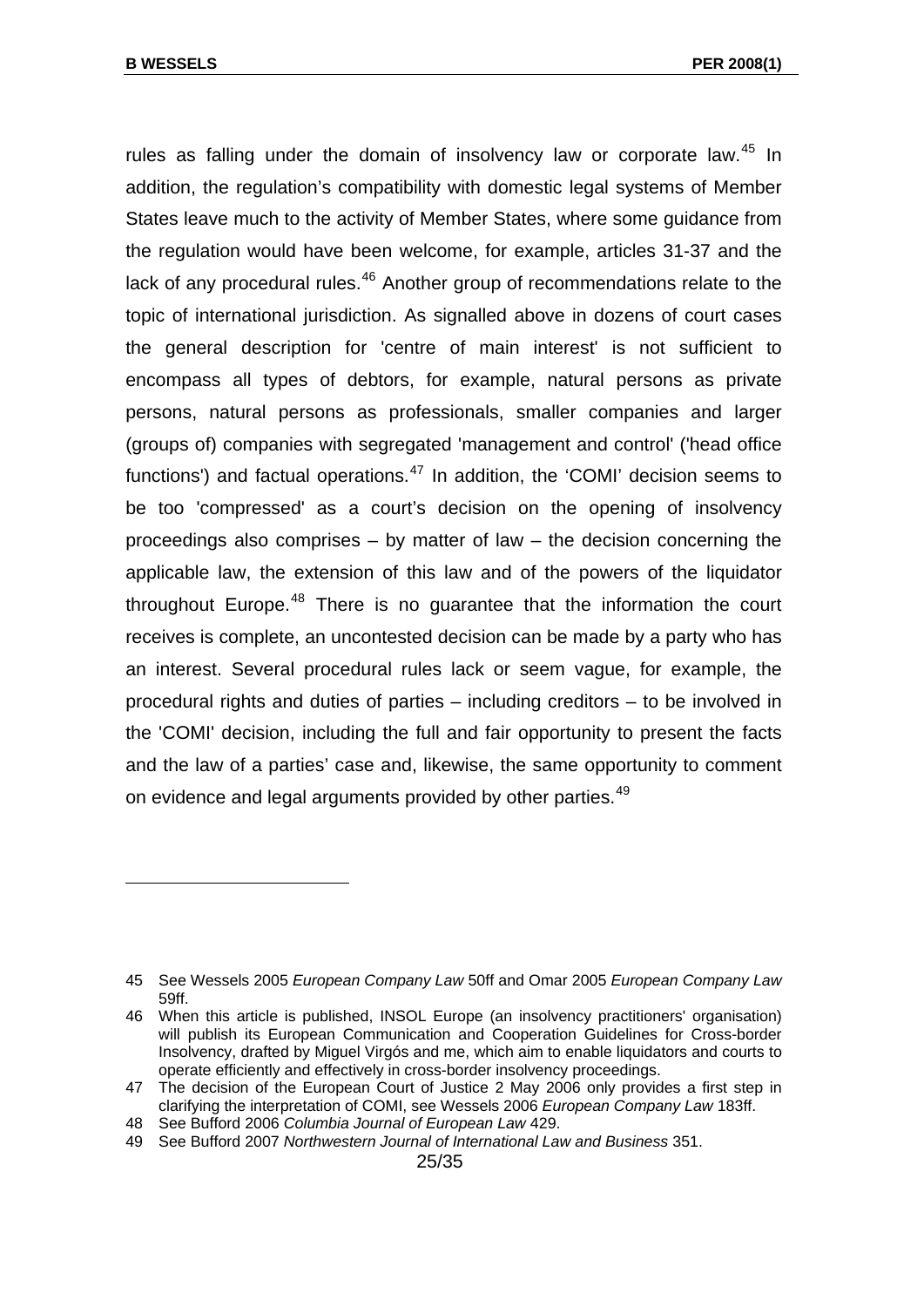# **10 Building beyond the Insolvency Regulation**

At least three other topics deserve to be mentioned in the category of what is not offered under the Insolvency Regulation. As recital 11 indirectly indicates, the Insolvency Regulation is based on the idea, generally accepted over the last few decades, that harmonisation of domestic rules relating to insolvency was impossible given the differences in substantive laws, including preferential rights. See the earlier publication<sup>[50](#page-25-0)</sup> with reference to, for example, differences in the way in which businesses are financed, protection policies of certain interest groups and different cultures in relation to the social phenomenon of 'insolvency'. It should nevertheless be mentioned that several provisions of the regulation are characterised as substantive rules and are therefore now accepted throughout Europe as unified rules concerning the topics to which they relate, see for example articles 7(2), 20, 29-35, 39 and 40. A next step to be taken is an assessment of the topics (procedural; substantial) which may be ready for (degrees of) harmonisation.<sup>[51](#page-25-1)</sup>

Secondly, it is a popular criticism that the regulation lacks provisions concerning groups of companies. It is always with reluctance to criticise the regulation for its lack of provisions relating to the insolvency of one or more companies, which, along with other companies, form a group of corporations. A personal opinion is that critics have paid too little attention to the history of the regulation and its basis in the EC-Treaty as a measure concerning 'procedural law', necessary for the creation of one European 'area of freedom, security and justice', which calls for measures relating to judicial cooperation in civil matters needed for the proper functioning of the internal market. This area falls within

<span id="page-25-0"></span><sup>50</sup> Wessels Insolvency Law 294-311.

<span id="page-25-1"></span><sup>51</sup> See Wessels *Tijdschrift voor Belgisch Handelsrecht* (forthcoming).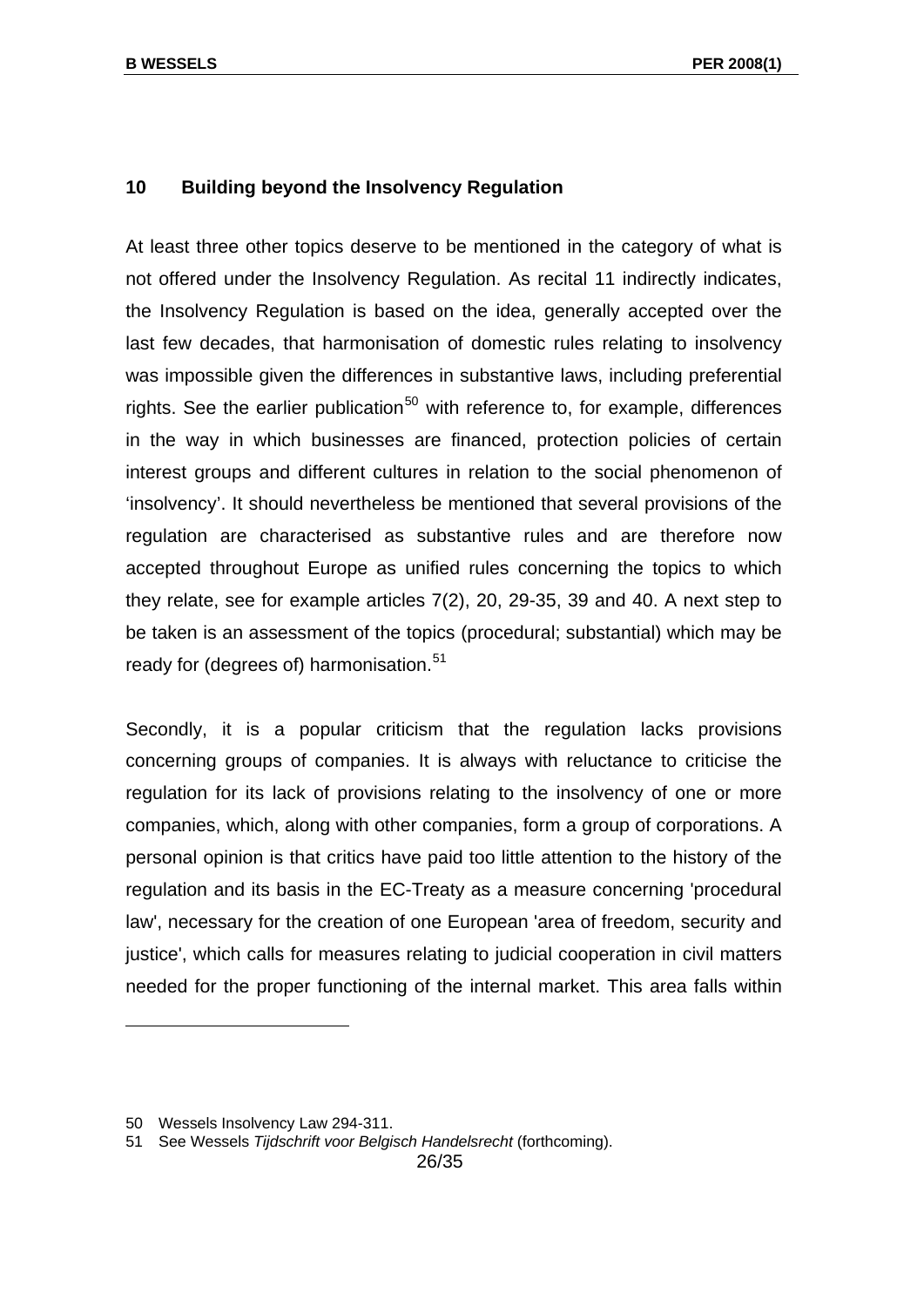the scope of article 65 of the EC-Treaty. The Insolvency regulation is not related to the development of a system of 'corporate law' or the idea of free establishment as meant in article 42ff of the EC-Treaty. Nevertheless, several court cases demonstrate the need for the regulation to provide a solid set of rules, not just those related to 'international jurisdiction' of a court. Changes could also be considered with regard to the nature of secondary proceedings, to the powers of the main liquidator, the establishment of a committee of creditors which duly represents the involved corporate debtors (parent company and subsidiaries) or certain forms of consolidation and the treatment of inter-company loans.

And finally, Europe's relation with regard to cross-border insolvency to South Africa.

To a great extent the regulation only applies within the territory of the community (except for Denmark). The consequences for debtors or creditors outside of the community are limited. $52$  The reason for the limitation can be understood in a historical and political context, but is clearly at odds with growing patterns of globalising business and financial relationships. Commonly, in trading or financial relationships with for example, Denmark, Norway, Switzerland, Turkey or the USA and South Africa the COMI is located outside the community, thus, a debtor will remain untouched by the Insolvency Regulation. The scope of the regulation could be extended to other countries such as Denmark, Norway, Switzerland and Iceland, in a similar manner to that used for the (now) Brussels Regulation 2002 and the connected Treaty of Lugano. In earlier publications<sup>[53](#page-26-1)</sup> the opportunity has been expressed for the EU

<span id="page-26-0"></span><sup>52</sup> Marquette and Barbé Insolvency Proceedings 419ff.

<span id="page-26-1"></span><sup>53</sup> See Wessels *International Insolvency Law* (2003 ed) and Wessels *International Insolvency*  par 10967ff.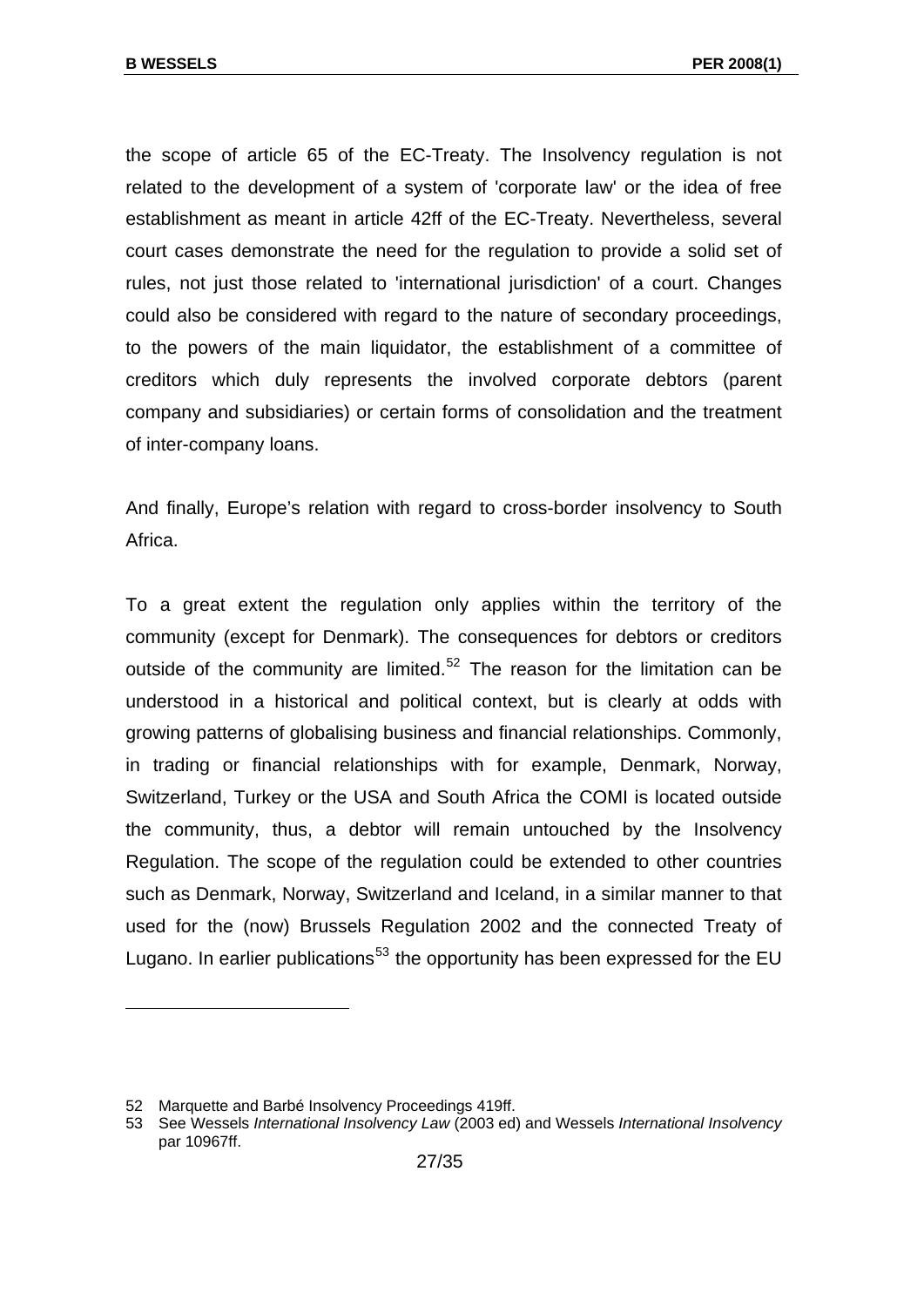to closely adopt the *UNCITRAL Model Law*<sup>[54](#page-27-0)</sup> on an EC level. Compared to some five years ago, though, the option of collective enactment of (large parts of) the Model Law seems far away or at least less realistic, as several European countries have introduced their own approaches of either enacting their versions of the Model Law (Poland, Romania and UK) or their own versions of international insolvency law provisions (for example, Germany, Belgium and Spain) during the last few years. Here it should be noted though that for instance Germany and Spain have extended the conflict of law rules for a large part to other (non EU member) states. In the Netherlands this is seen as a welcome element for a solid system of international insolvency law, which is presently – with its Bankruptcy Act of 1896 – lacking.

This will be reflected in a draft for new legislation, which may be expected in the near future.

#### **11 Conclusion**

1

The developments which have taken place in the last five years in the area of international insolvency in Europe have been turbulent. There is no time to sit back and relax though. The system of the EU Insolvency Regulation which is in place works, but it could work much better. Some of the suggestions made above may assist in reaching for an even stronger framework for the operation of the regulation and therefore solving more efficiently and effectively crossborder insolvency cases.

<span id="page-27-0"></span><sup>28/35</sup>  54 UNCITRAL *Model Law* [http://www.uncitral.org/](http://www.uncitral.org/uncitral/en/uncitral_texts/insolvency/1997Model.html) 19 Feb.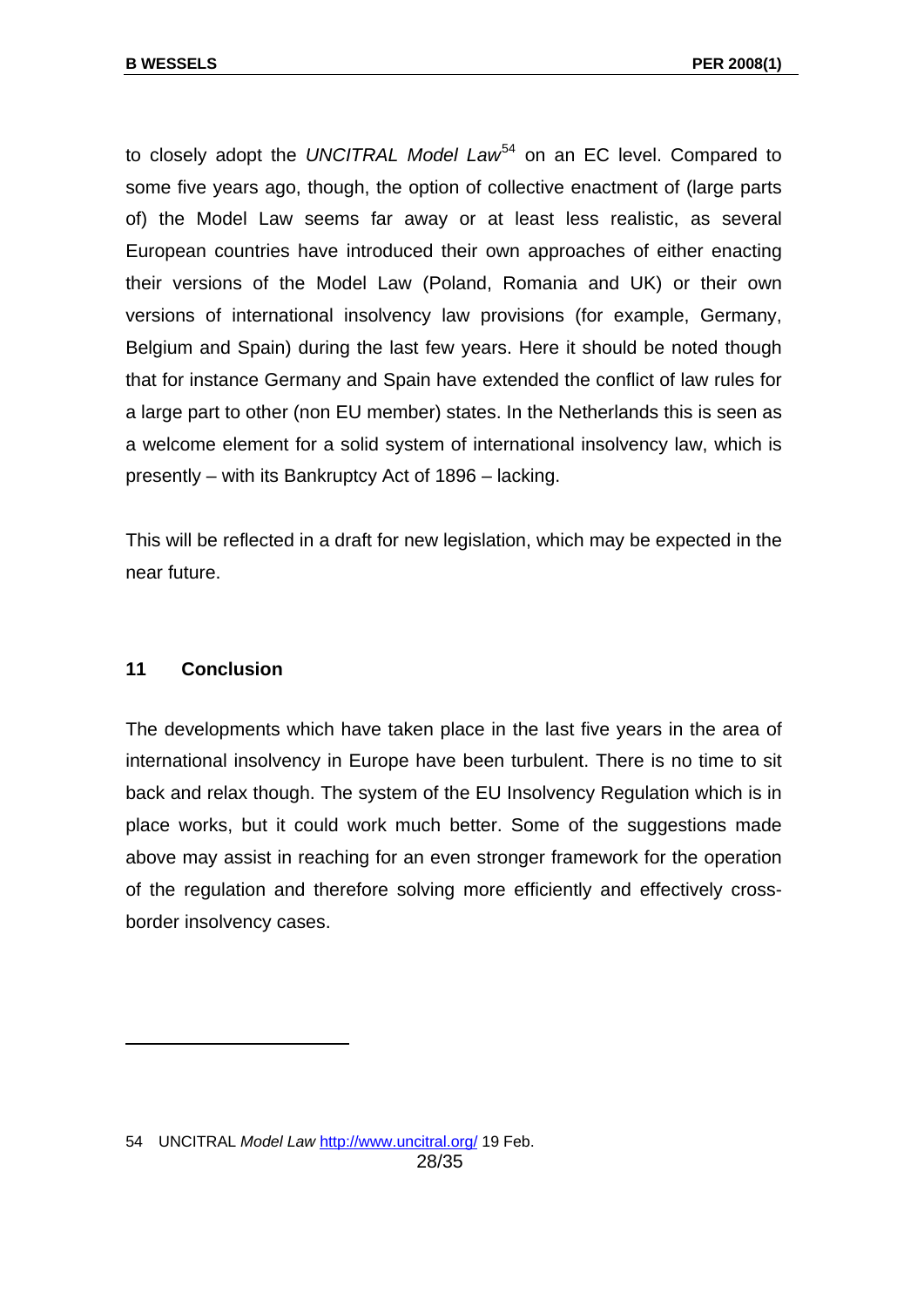#### **Bibliography**

# Bufford 2006 *Columbia Journal of European Law* 429

Bufford SL "International Insolvency Case Venue in the European Union: The Parmalat and Daisytek Controversies" 2006 (12) *Columbia Journal of European Law* 429

Bufford 2007 *Northwestern Journal of International Law and Business* 351 Bufford SL "Center of Main Interests, International Insolvency Case Venue and Equality of Arms: The Eurofood Decision of the European Court of Justice" 2007 *Northwestern Journal of International Law and Business* 351

#### Collins *et al* (eds) *Conflict of Laws*

Collins L *et al* (eds) *Dicey, Morris and Collins on The Conflict of Laws* 14th rev ed (Sweet & Maxwell London 2007)

#### Huber Europäischen Insolvenzverordnung 397

Huber U "Inländische Insolvenzverfahren über Auslandgesellschaften nach der Europäischen Insolvenzverordnung" in Schilken E *et al* (eds) *Festschrift für Walter Gerhardt* (RWS Verlag Kommunikationsforum Köln 2004)

Janger 2007 *Brooklyn Journal of International Law* (forthcoming) Janger EJ "Universal Proceduralism" Paper presented at the symposium Bankruptcy in The Global Village – The Second Decade (Brooklyn School of Law 20-21 October 2006) 2007 (32) *Brooklyn Journal of International Law* (forthcoming)

#### Kolmann *Kooperationsmodelle*

Kolmann S *Kooperationsmodelle im Internationalen Insolvenzrecht. Empfielt sich für das Deutsche internationale Insolvenzrecht eine Neuorientierung*? *Schriften zum Deutschen und Europäischen Zivil-,*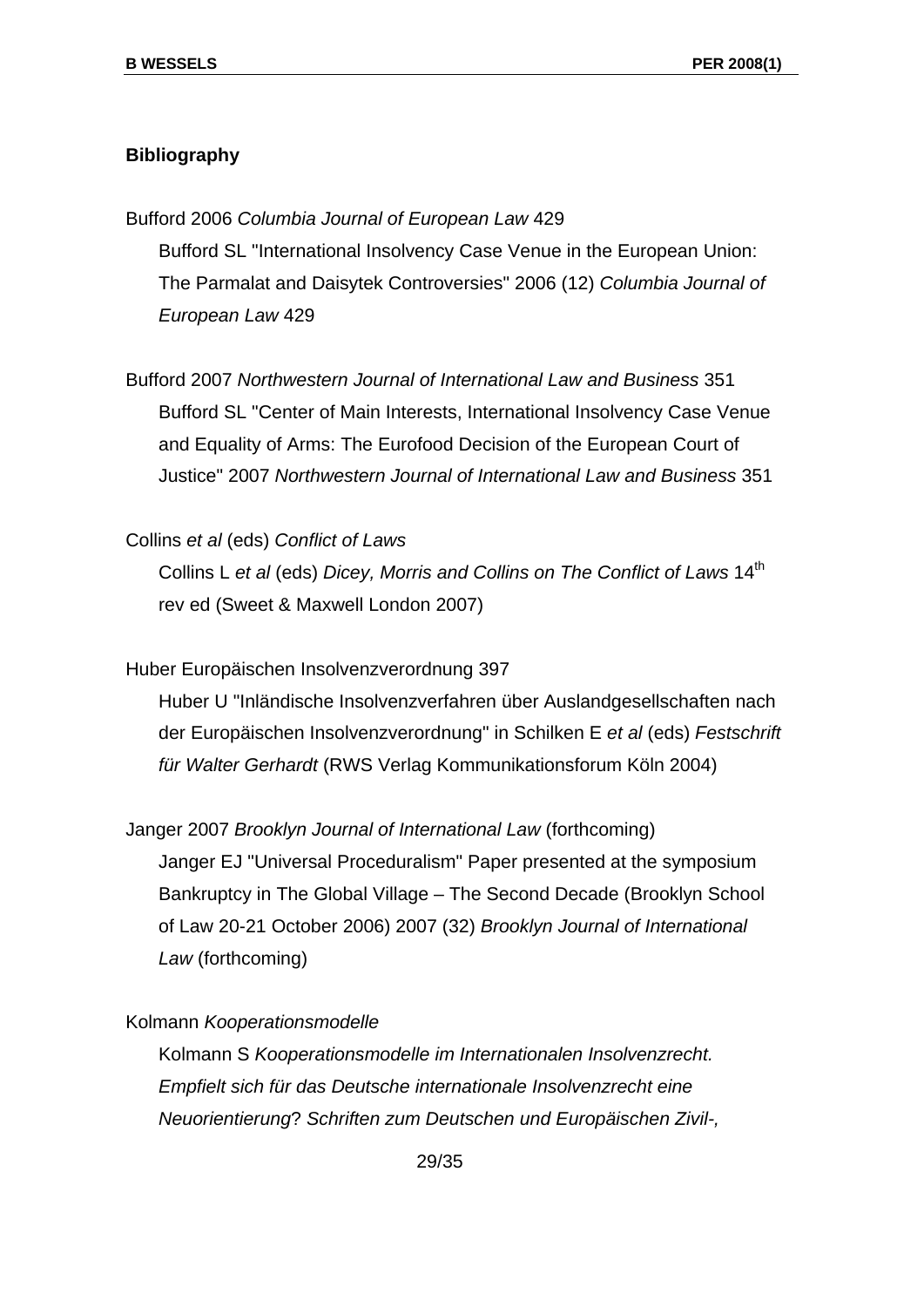*Handels- und Prozessrecht* (Verlag Ernst und Werner Gieseking Bielefeld 2001)

Marquette and Barbé Insolvency Proceedings 419

Marquette V and Barbé C "Council Regulation (EC) No 1346/2000 Insolvency Proceedings in Europe and Third Countries: Status and Prospects" in Nuyts A and Watté N (eds) *International Civil Litigation in Europe and Relations with Third States* (Bruxelles Bruylant 2005)

#### Moss and Paulus 2005 *Insolvency Intelligence*

Moss G and Paulus C "The European Insolvency Regulation – The Case for Urgent Reform" 2005 *Insolvency Intelligence* October

Moss and Wessels (eds) *EU Banking and Insurance Insolvency*  Moss G and Wessels B (eds) *EU Banking and Insurance Insolvency: An Annotated Guide and Comments on the Implementation of EC Directives 17/2001 and 24/2001 in EU Member States* (Oxford University Press Oxford 2006)

#### Omar 2005 *European Company Law* 59

Omar PJ "The Convergence of Company and Insolvency Initiatives within the European Union" 2005 (2) *European Company Law* 59

Omar 2007 *Insolvency Intelligence* 

Omar PJ "Addressing the Reform of the European Insolvency Regulation: Wishlist or Fancies?" 2007 *Insolvency Intelligence* January

Virgós 1998 *Forum Internationale* 11

Virgós M "The 1995 European Community Convention on Insolvency Proceedings: An Insider's View" 1998 (25) *Forum Internationale* 11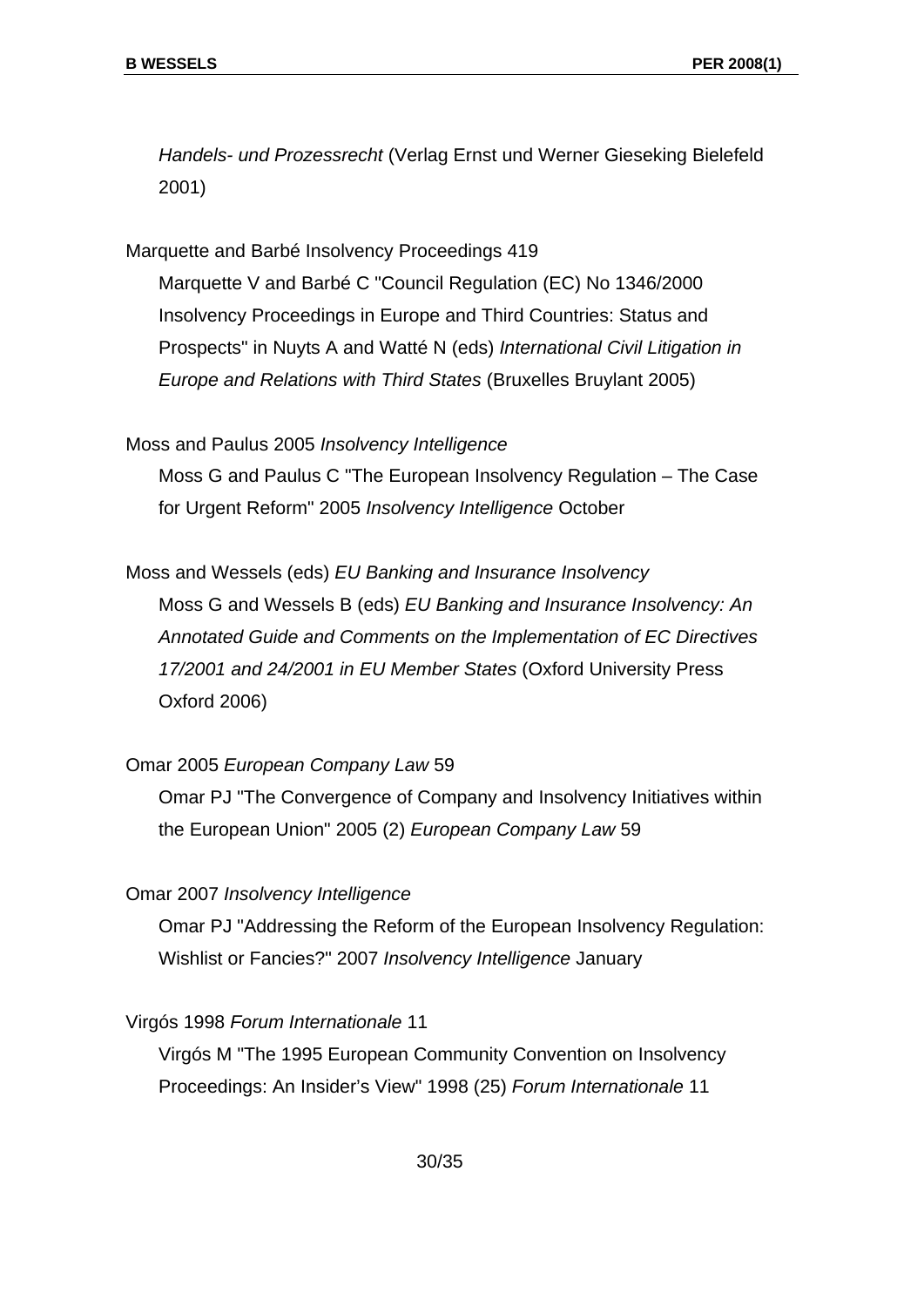Wessels Insolvency Law 294-311

Wessels B "Insolvency Law" in Smits J (ed) *Encyclopaedia of Comparative Law* (Edgar Elgar London 2006) 294-311

Wessels 2005 *European Company Law* 50

Wessels B "The EC Insolvency Regulation: Three Years in Force" 2005 (2) *European Company Law* 50

Wessels 2005 *International Corporate Rescue* 291 Wessels B "It's Time to Cooperate" Editorial 2005 (2) *International Corporate Rescue* 291

Wessels 2006 *European Company Law* 183

Wessels B "The Place of the Registered Office of a Company: A Cornerstone in the Application of the EC Insolvency Regulation" 2006 (3) *European Company Law* 183

Wessels 2006 *International Caselaw Alert* 68

Wessels B "Twenty Suggestions for a makeover of the EU Insolvency Regulation" 2006 (12) *International Caselaw Alert* 31 October

Wessels *International Insolvency Law* Wessels B *International Insolvency Law* (Kluwer Deventer 2006)

Wessels *International Insolvency Law* (2003 ed) Wessels B *International Insolvency Law* (Kluwer Deventer 2003)

Wessels Multinational Bank Insolvency 259

Wessels B "A Glance through the Legal Principles and Key Issues of Multinational Bank Insolvency" Paper presented at Insol International Academics meeting on The Treatment of Corporate Groups in Insolvency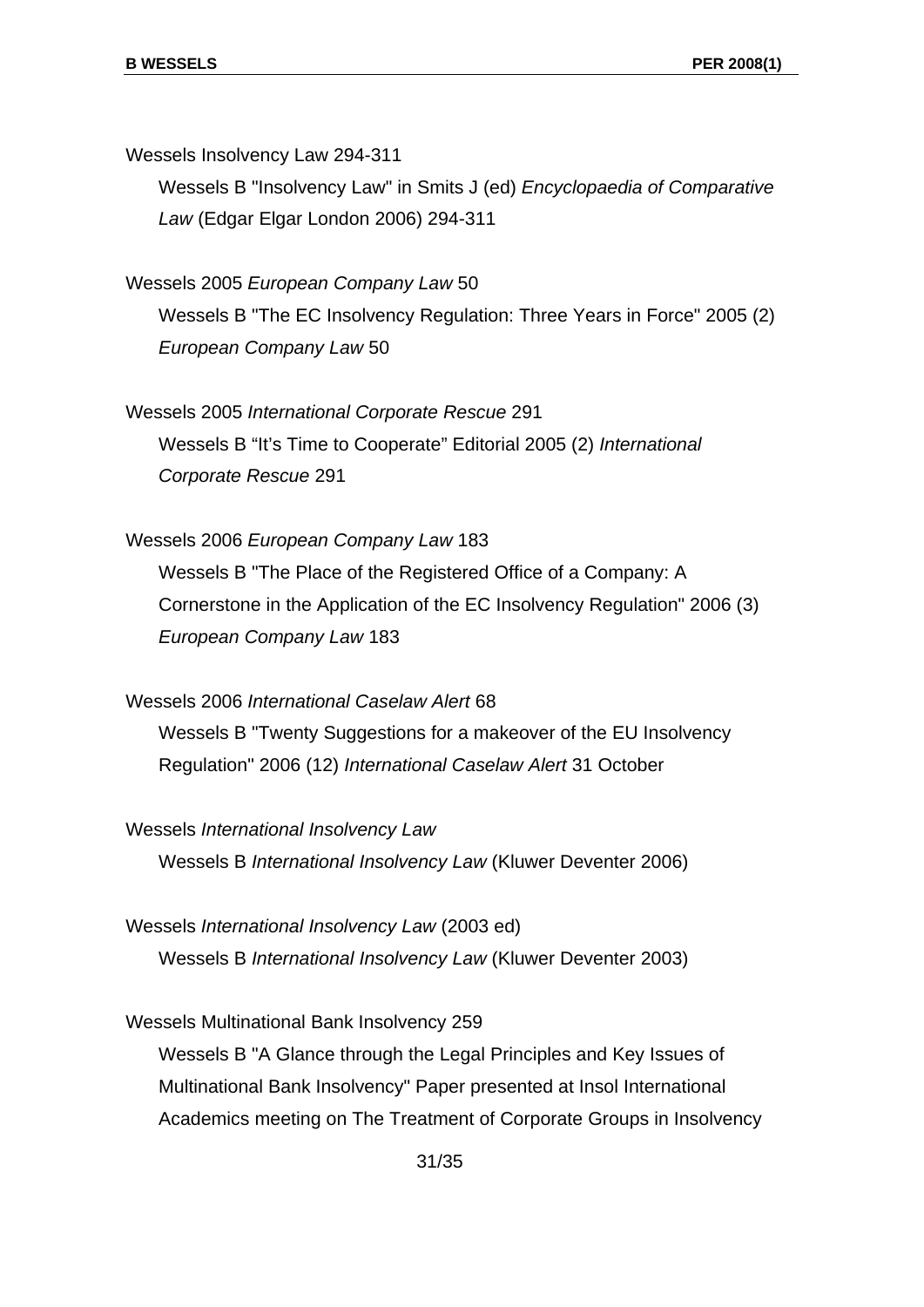(Cape Town South Africa 2- 4 April 2004) in *Current Topics of International Insolvency Law* (Kluwer Deventer 2004)

Wessels Open Insolvency Proceedings 155

Wessels B "International Jurisdiction To Open Insolvency Proceedings In Europe, In Particular Against (Groups Of) Companies" in *Current Topic of International Insolvency Law* (Kluwer Deventer 2004)

#### Wessels Realisation 229

Wessels B "Realisation of the EU Insolvency Regulation in Germany, France and the Netherlands" in *Current Topics of International Insolvency Law* (Kluwer Deventer 2004)

#### Wessels *Tijdschrift voor Belgisch Handelsrecht* (forthcoming)

Wessels B "Europe Deserves a New Approach to Insolvency Proceedings" Contribution to the Colloquium Two hundred years Commercial Code of Belgium (Brussels Belgium 23 March 2007) *Tijdschrift voor Belgisch Handelsrecht* (forthcoming)

### Westbrook 2004 *Texas Law Review* 795

Westbrook JL "The Control of Wealth in Bankruptcy" 2004 (82) *Texas Law Review* 795

#### *Register of legislation*

*Amministrazione straordaninaria delle grandi impresi in stato di insolvenza* No 347 of 23 December 2003 Regulation (EC) No 1346/2000 of 29 May 2000 GURI No 298 of 24 December 2003

#### *Register of court cases*

*BRAC Rent-A-Car International Inc* [2003] 1 WLR 40 1421

32/35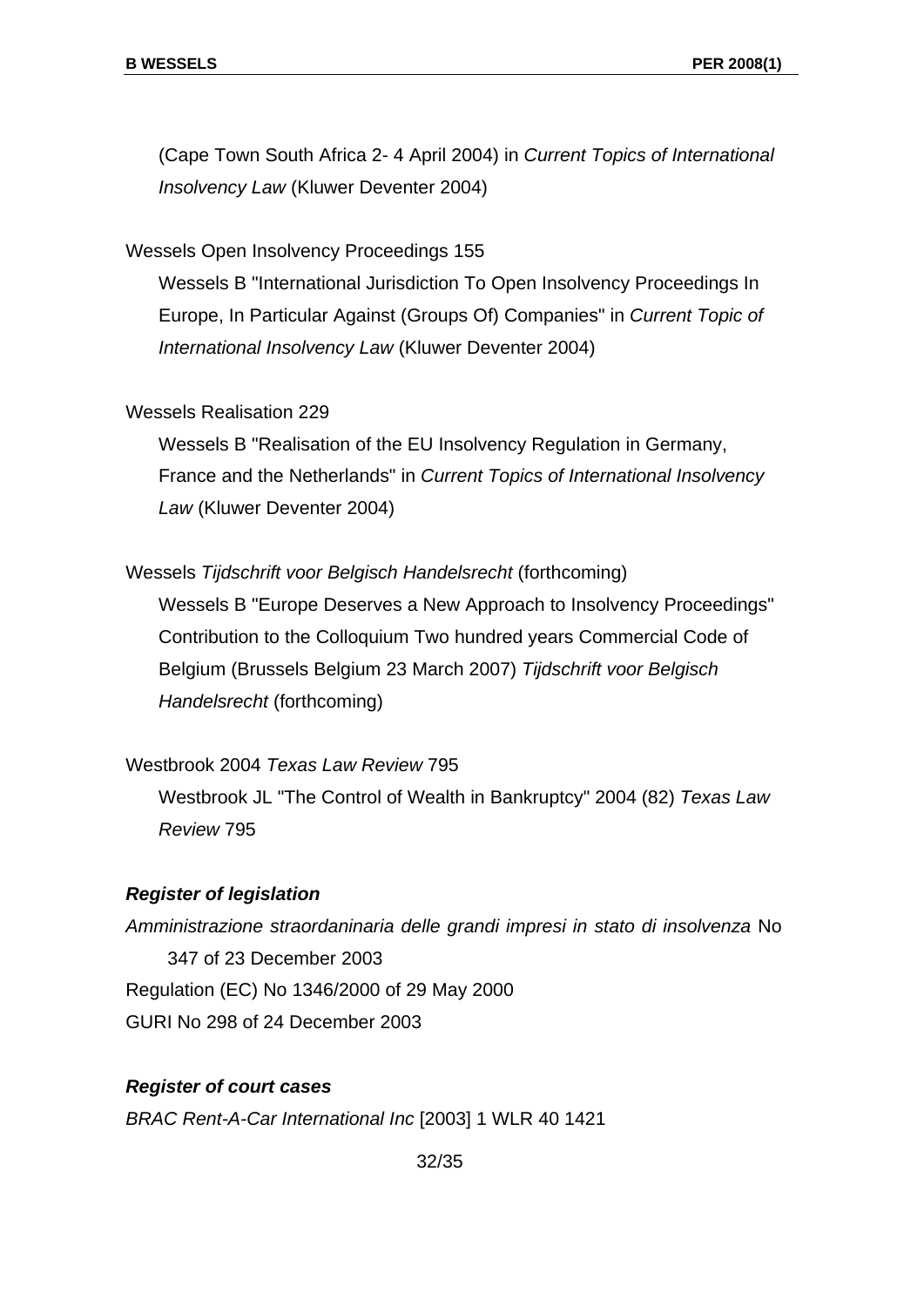Court of Appeal Skåne and Blekinge No Ö 21-05 3 February 2005 Court of Stockholm K 17664-04 21 January 2005 District Court Dordrecht LJN: AU7353 23 November 2005 District Court Frankfurt am Main 26 January 2006, ZIP 2006, 796 District Court of Rotterdam 7 June 2006, JOR 2006/52 *Eurofood* ECJ C-341/04 2 May 2006 German Supreme Court ZIP 2006, 529 of 9 February 2006; NZI 2006, 297 JOR 2006/59 Netherlands Supreme Court JOR 2004/87 9 January 2004 *Re Aim Underwriting Agencies (Ireland) Ltd* Ch D 2 July 2004 *Re Cedarlease Ltd* 8 March 2005 *Re Ci4net.com Inc Re Collins & Aikman Europe SA* [2005] EWCH 1754 (Ch) *Re Daisytek-ISA Ltd* [2004] BPIR 30 *Re DBP Holdings Limited* Ch D 20 May 2004 *Re Eurofood IFSC Limited Re Hettlage KgaA* 4 May 2004 *Re Sendo Ltd* [2005] EWHC 1604 (Ch) *Susanne Staubitz-Schreiber* ECJ C-01/04 17 January 2006 Svea Court of Appeal No Ö 4105-03 30 May 2003

# *Register of treaties and conventions*

*Brussels Convention on Jurisdiction and the Enforcement of Judgments in Civil and Commercial Matters* 1968 *Brussels Regulation* 2000 *Brussels Regulation* 2002 Council Regulation 44/2001 22 December 2000 OJL 12 22 December 2001 *Treaty of Lugano* 1993

#### *Register of Internet resources*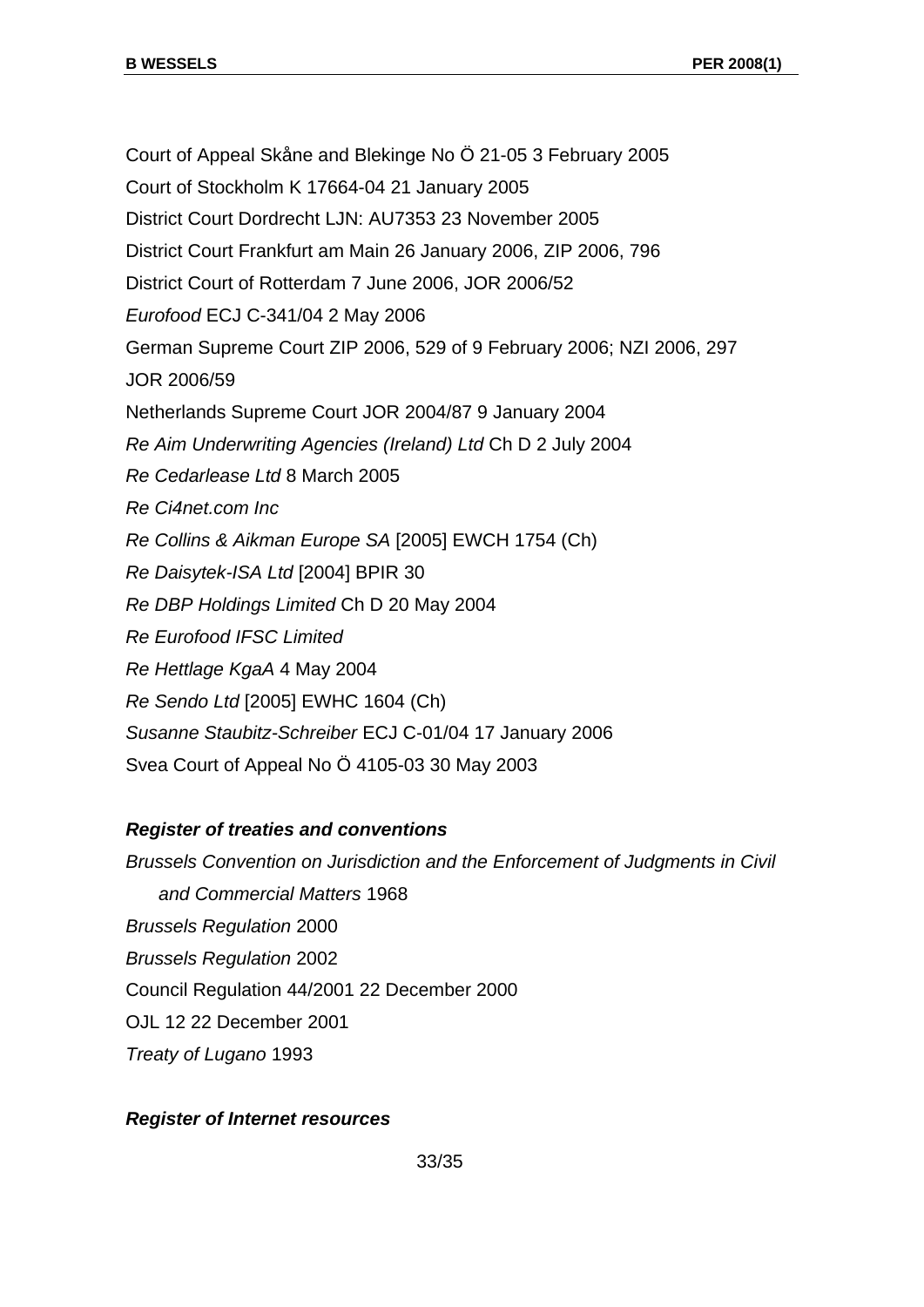- Omar 2006 *International Case-Law Alert* [http://www.eir-database.com](http://www.eir-database.com/) 19 Feb Omar PJ "Confronting the Challenge of Diverse Priority Rules through the European Insolvency Regulation" 2006 (10) *International Case-Law Alert* June [Found on internet] [http://www.eir-database.com](http://www.eir-database.com/) [Date of use 19 February 2008]
- Pottow 2005 *Virg J Int'l L* <http://ssrn.com/abstract=646962> 27 Feb Pottow J "Procedural Incrementalism: A Model for International Bankruptcy" 2005 45 (4) *Virginia Journal of International Law* [Found on internet] <http://ssrn.com/abstract=646962>[Date of use 27February 2008]
- Rasmussen 2007 *Vanderbilt Law and Economics* [http://ssrn.com/](http://ssrn.com/abstract=982678) 18 Feb Rasmussen RK "Where Are All the Transnational Bankruptcies?: The Puzzling Case for Universalism" Working Paper No 07-13 2007 *Vanderbilt Law and Economics* [Found on internet]<http://ssrn.com/abstract=982678> [Date of use 18 February 2008]

UNCITRAL *Model Law* [http://www.uncitral.org/](http://www.uncitral.org/uncitral/en/uncitral_texts/insolvency/1997Model.html) 19 Feb UNCITRAL *Model Law on Cross-Border Insolvency* 1997 [Found on internet] [http://www.uncitral.org/uncitral/en/uncitral\\_texts/insolvency/1997Model.html](http://www.uncitral.org/uncitral/en/uncitral_texts/insolvency/1997Model.html) [Date of use 19 Feb 2008]

Wessels [http://www.bobwessels.nl](http://www.bobwessels.nl/) 18 Feb (Blog 2006-09-doc4) Wessels B "Twenty Suggestions for a makeover of the EU Insolvency Regulation" Blog 2006-09-doc4 [Found on internet] [http://www.bobwessels.nl](http://www.bobwessels.nl/) [Date of use 18 February 2008]

Wessels [http://www.bobwessels.nl](http://www.bobwessels.nl/) 18 Feb (Blog 2007-01-doc16) Wessels B "The Insolvency Regulation – consolidated version" Blog 2007